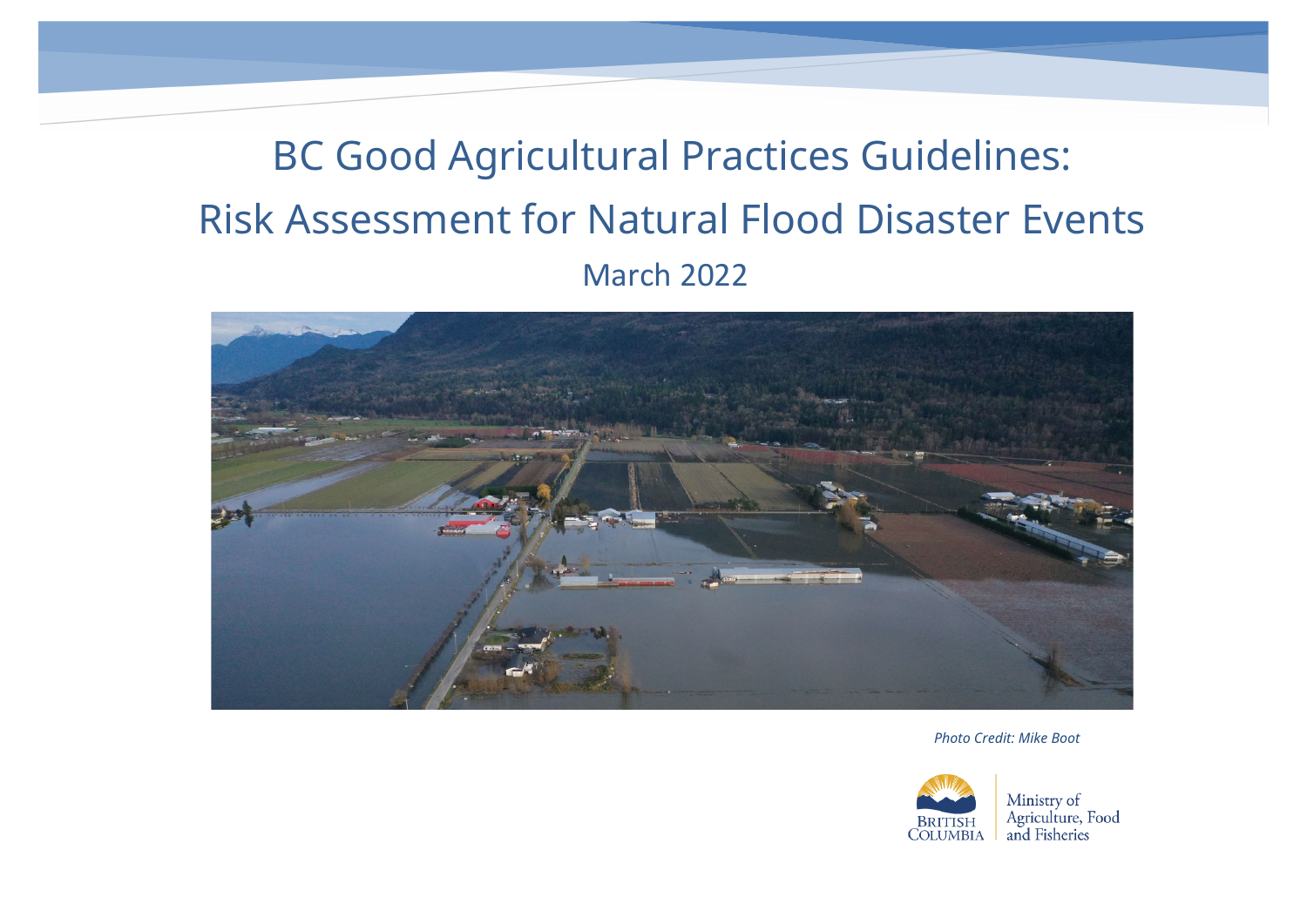## Table of Contents

## <span id="page-1-0"></span>Introduction

The 2021 flooding affected large portions of BC agricultural production and now requires producers to look at how this affected agricultural operations, and how to respond to ensure the safety of food coming from these affected production areas. This means carrying out a detailed Risk Assessment to determine the extent of how the natural disaster affected the entire operation, including stored crops, unharvested crops, and land/fields/water sources for future crop production.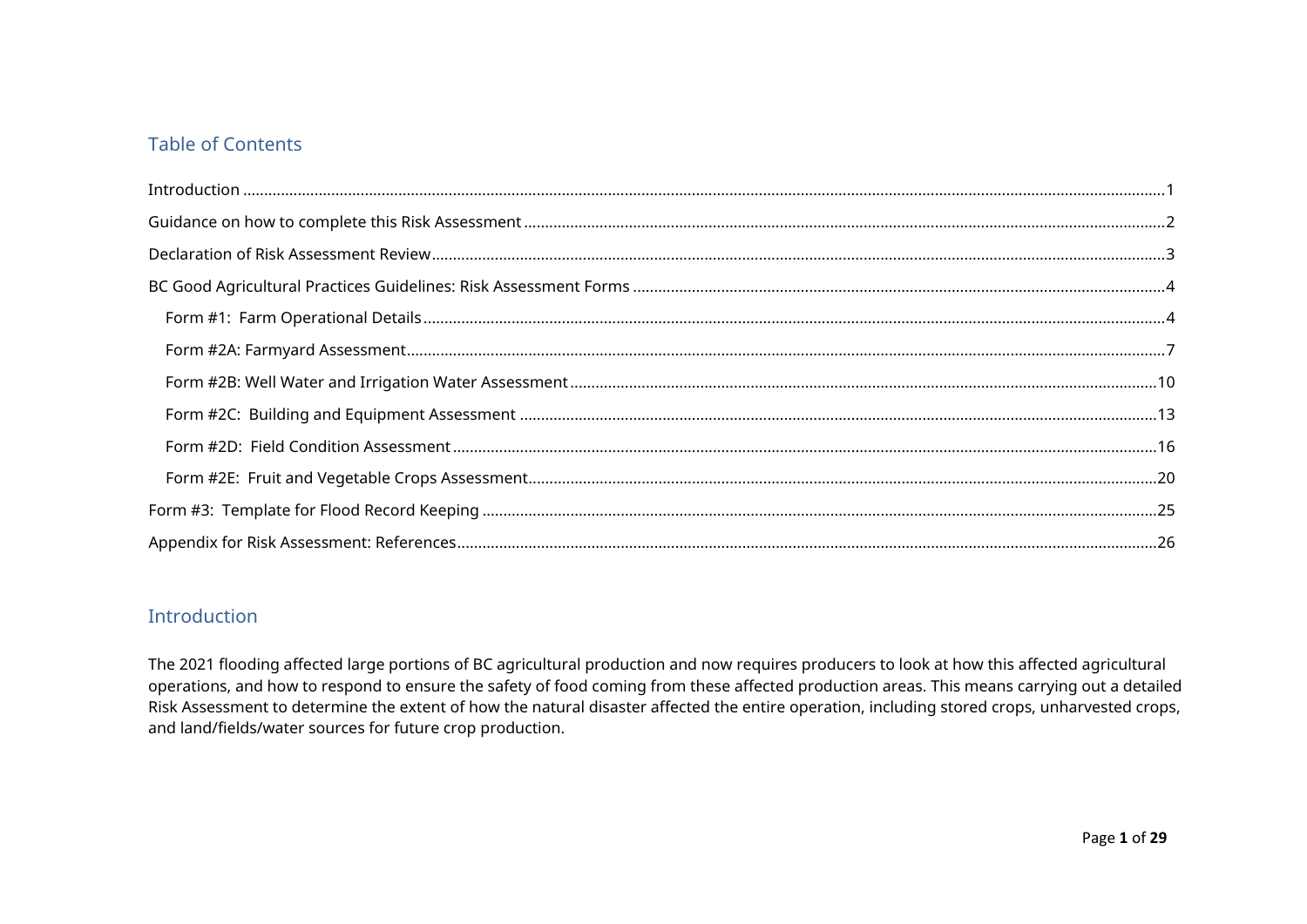All Good Agricultural Practices (GAPs) Standards and Risk Assessments are based on food safety principles; and all food safety programs require growers to address major deviations when they disrupt the normal operations of food production. The 2021 flood event can be considered a major deviation where certification audits will require documentation showing how identified hazards were addressed and what corrective actions taken to reduce or prevent the contamination from causing food contamination.

This Risk Assessment (RA) is written to help guide growers through such an event. To understand the purpose of working through an RA consider the following:

- Risk Assessments identify **contamination sources** and categorize the types of hazards they present as either
	- o Biological (B) hazards are microorganisms, some of which are disease-causing such as bacteria (e.g. *Escherichia coli*, *Salmonella, Listeria*), viruses, parasites, fungi, and moulds. Common sources of biological hazards are manure, human sewage, and animal mortalities. Most biological hazards are broken down through exposure to microorganisms or UV light, over time. Healthy soil will accelerate the decomposition process.
	- $\circ$  Chemical (C) hazards are poisonous or toxic substances. Common sources of chemical hazards are pesticides, fuels, paints, and industrial chemicals. Some chemical hazards are broken down by microorganisms or exposure to UV light such as some fuelbased chemicals and most pesticides. Other chemical hazards such as heavy metals can not be broken down and levels will only decrease after a prolonged period of time (many years), an example is chromated copper arsenic (CCA) used for preservation of timber. The extent that those substances are available for uptake by crops varies widely depending on various soil properties. Healthy soils may help to immobilize some chemical hazards.
	- o Physical (P) hazards are foreign objects or unwanted materials such as glass, wood, metal, plastics, rocks, which under this type of flooding are often contaminated with biological or chemical hazards.
- Risk Assessments use **science-based evidence** and learnings from past events;
- Risk Assessments guide decisions on **what to test and how to monitor** the identified hazards;
- Risk Assessments lead to guidance on effective **GAPs corrective actions** to implement to ensure safe food production;
- Risk Assessments are a **prevention tool** to reduce or control hazards and thereby reduce the possibility of a recall.

Both certified and non-certified growers are encouraged to complete the risk assessments forms. This review will help growers to address and mitigate the potential hazards created by the flood conditions and thereby ensure the safety of food production.

Growers with organic certification should consult their certifier as there may be additional requirements made by their organic certification.

## <span id="page-2-0"></span>Guidance on how to complete this Risk Assessment

This risk assessment will help you identify the food safety risks to your operation from some of the potential hazards or contamination sources. It is recommended that you work through these forms in the following order of Farmyard, Well Water and Irrigation Water, Building & Equipment,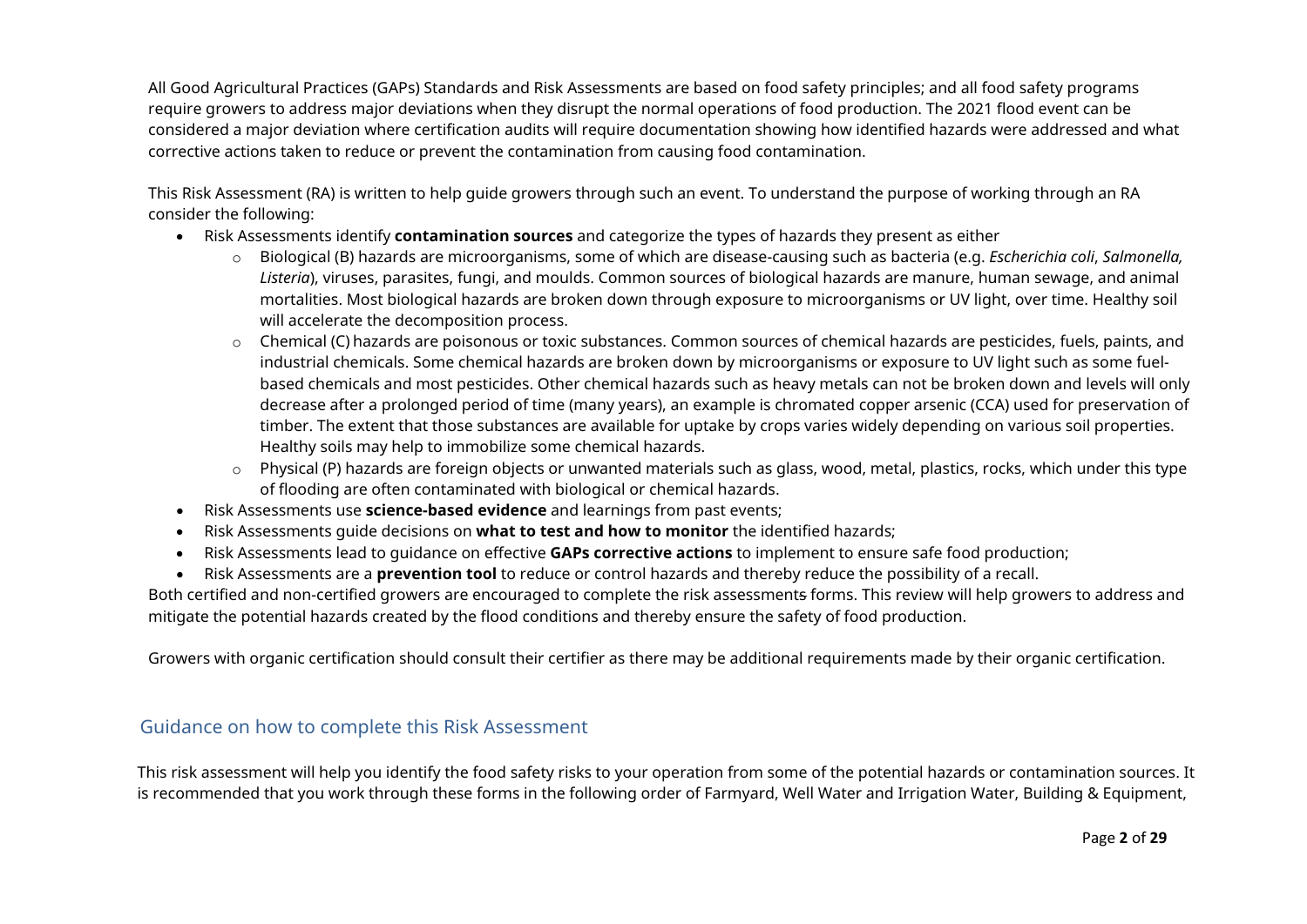Field Conditions, and Fruit and Vegetable Crops. All producers are encouraged to complete the Farmyard section, regardless of whether buildings are present on the property. Mark other sections that do not apply as Not Applicable (N/A).

Step 1: Start by filling out details of your farm on Form #1 and use the template for flood record keeping (Form #3) to record any special dates, times, what photos were taken, etc. to refer to when you are completing the risk assessment forms.

Step 2: Start with the left hand column (#1) and read the Identified hazards and think about what happened to your field, well, yard, buildings or crops. If you have photos or recorded information like dates, mark that down.

Step 3: As you read the individual hazards, mark in Column #2 a Yes – that did happen, or a NO – that did not apply to your situation. If a NO was selected, continue reading down the list of other hazards. If a YES was selected, then continue to Column 3.

Step 4: Column #3 tells you what category of hazard that your observations fall under as it will be either a biological or chemical or physical or a combination of these hazard categories.

Step 5: Column #4 provides the rationale as to why and how this hazard will cause contamination and if the level of risk requires further action. Reading this rationale will help you understand how research has determined the best way to monitor or test to determine the level of risk, or if the research determines that the risk presented is at a low level for your operation.

Step 6: Understanding the rationale is key to ensuring that the appropriate corrective action is taken for your specific situation. Make the best choices for the level of deviation that occurred. This may mean some or all of the corrective actions need to be implemented.

Step 7: Column #6 enables you to set a date by which you need to complete the corrective actions to ensure that the next crop will be harvested under the safest conditions following a major deviation from your usual operational practices. Keep records of what the deviation looked like (if possible), and what you did to correct or clean up the contamination brought by this disaster. This risk assessment is part of your documentation for your next certification audit.

### <span id="page-3-0"></span>Declaration of Risk Assessment Review

Documents, including this guidance, do not establish legally enforceable responsibilities. Instead, the guidance refers to current research and academic knowledge publicly available on a topic and should be viewed only as recommendations, unless specific regulatory or statutory requirements are cited. The use of the word 'should' in this guidance means that something is suggested or recommended, but not required. This risk assessment highlights some of the known hazards, however it is the responsibility of the producer to identify any and all hazards that may pose a risk to food safety on their farm.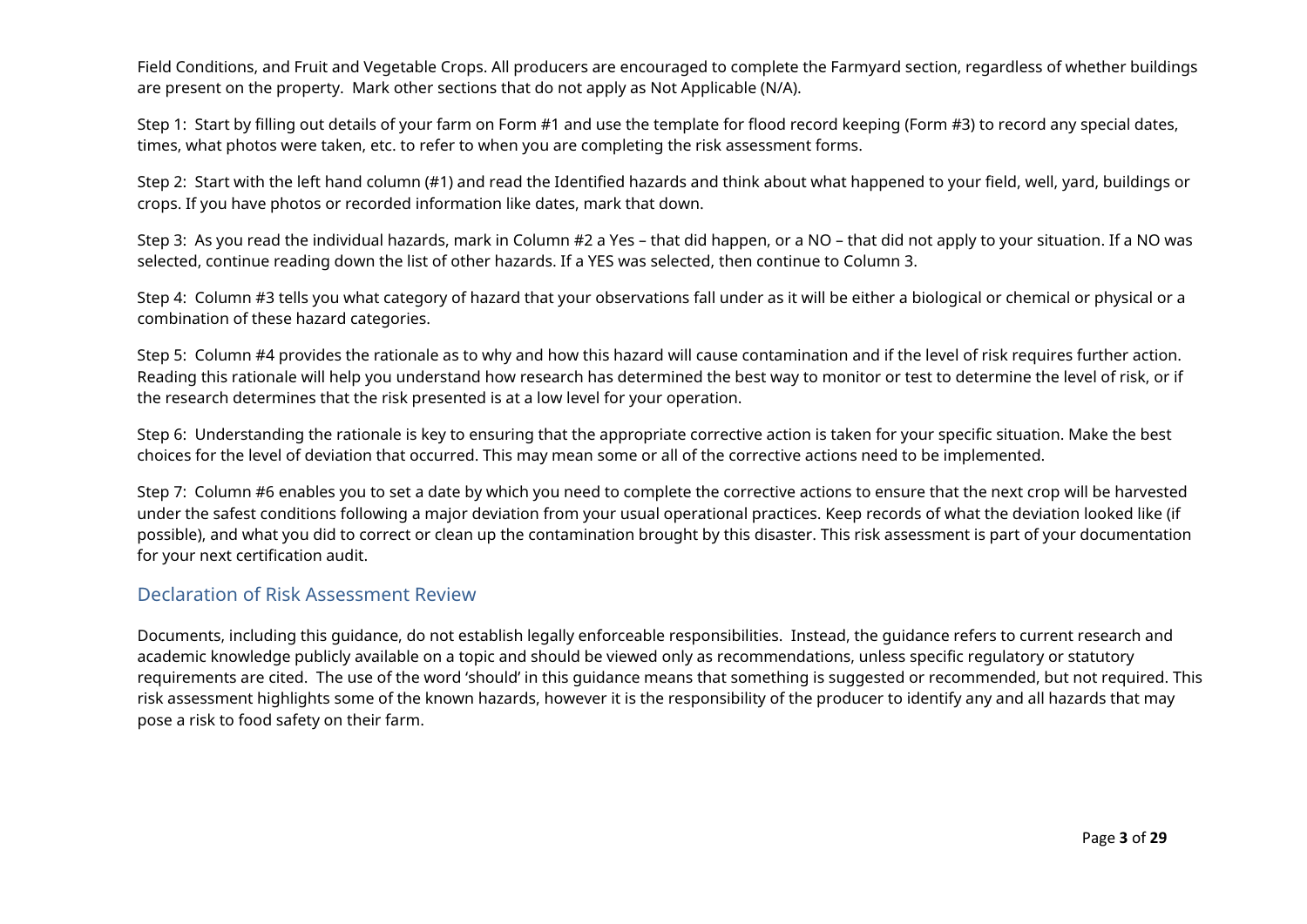# <span id="page-4-0"></span>BC Good Agricultural Practices Guidelines: Risk Assessment Forms

<span id="page-4-1"></span>Form #1: Farm Operational Details

| <b>Name of Operation:</b> |  |
|---------------------------|--|
| Operator/Owner:           |  |
| Location/Address:         |  |

| <b>Event Details:</b>       |                                                                                                             |
|-----------------------------|-------------------------------------------------------------------------------------------------------------|
| <b>Type of Event:</b>       | Environmental Atmospheric River Rainfall causing excessive water flooding and damage in a short time period |
| <b>Flood</b>                |                                                                                                             |
| <b>Fire</b>                 |                                                                                                             |
| <b>Other</b>                |                                                                                                             |
| <b>Start Date of Event:</b> |                                                                                                             |
| <b>End Date of Event:</b>   |                                                                                                             |

**Risk Assessment Date:**

**Assessor:**

|                                      | Risk Assessment Information: (indicates which sections of the RA will be assessed) |
|--------------------------------------|------------------------------------------------------------------------------------|
| Farmyard:                            |                                                                                    |
| <b>Manure Storage</b>                |                                                                                    |
|                                      |                                                                                    |
| Livestock:                           |                                                                                    |
| <list &="" number="" type=""></list> |                                                                                    |
| <b>On-site Septic</b>                |                                                                                    |
| <location and="" size=""></location> |                                                                                    |
| <b>Chemical Storage:</b>             |                                                                                    |
| <b>Fuel Storage</b>                  |                                                                                    |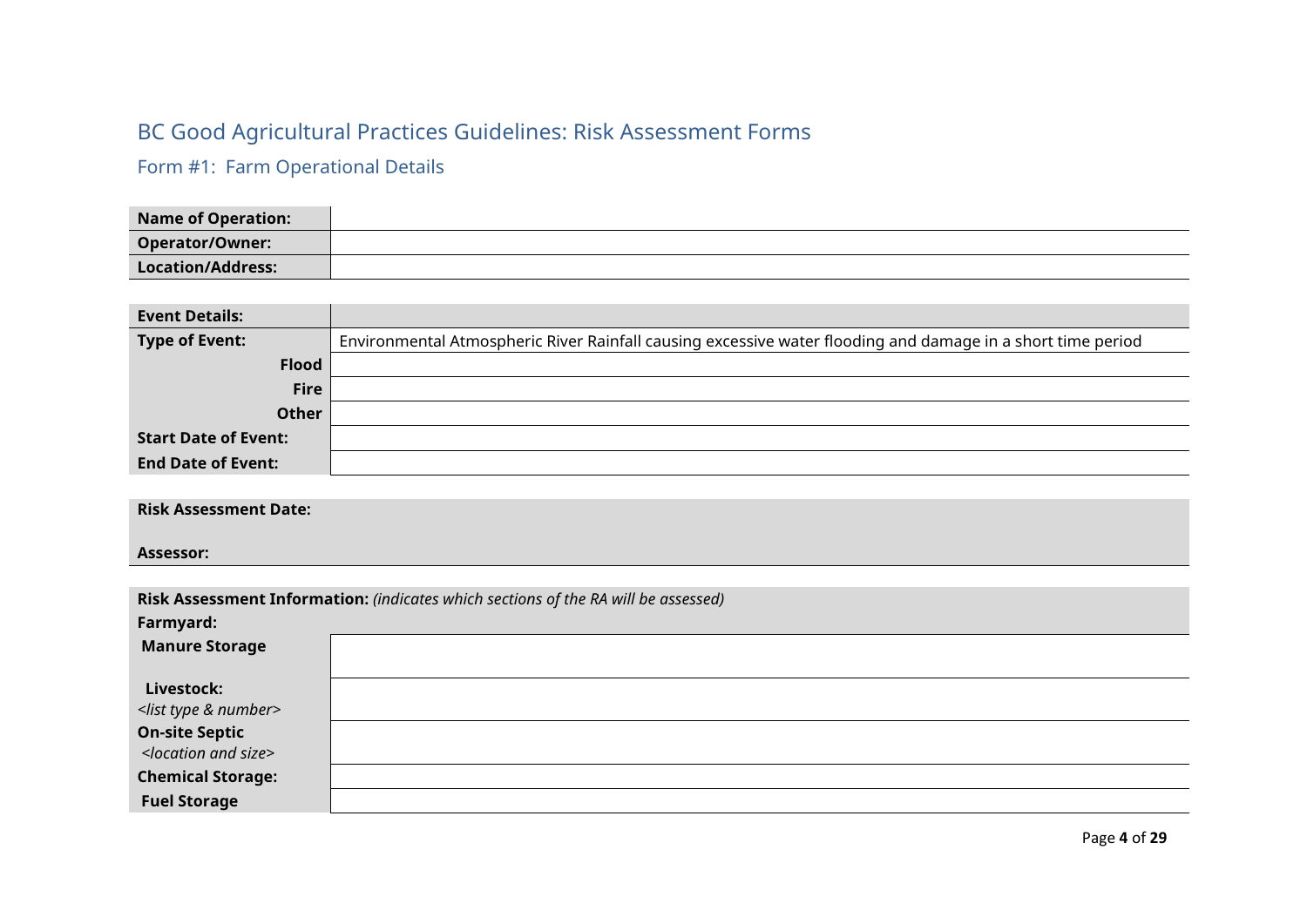| <b>Ag Chemicals</b>                  |                                                                                                            |
|--------------------------------------|------------------------------------------------------------------------------------------------------------|
|                                      |                                                                                                            |
| <b>Well Water:</b>                   |                                                                                                            |
| Location:                            |                                                                                                            |
| <b>Irrigation Source:</b>            |                                                                                                            |
|                                      |                                                                                                            |
| <b>Buildings:</b>                    | <type and="" bins,="" e.g.="" in="" livestock,="" number,="" produce="" raw="" usage=""></type>            |
|                                      | 1.                                                                                                         |
|                                      | 2.                                                                                                         |
|                                      | 3.                                                                                                         |
|                                      | 4.                                                                                                         |
| Equipment:                           | <farm list="" vehicle=""> <processing any="" equipment="" if="" on-site=""></processing></farm>            |
|                                      | 1.                                                                                                         |
|                                      | 2.                                                                                                         |
|                                      | 3.                                                                                                         |
|                                      | 4.                                                                                                         |
| <b>Field Info:</b>                   | <list bushes,="" crops="" crops,="" farm,="" future="" in-field="" of="" on="" plants="" stored=""></list> |
| Field ID & Size:                     | 1.                                                                                                         |
|                                      | 2.                                                                                                         |
|                                      | 3.                                                                                                         |
|                                      | 4.                                                                                                         |
| <b>Fruit &amp; Veg Crops:</b>        |                                                                                                            |
| <b>Plants/Crops:</b>                 |                                                                                                            |
| <include field="" size=""></include> |                                                                                                            |
|                                      |                                                                                                            |
| Crops:                               |                                                                                                            |
| In-field (not harvested)             |                                                                                                            |
| <b>Stored crop(s):</b>               |                                                                                                            |
| <harvested></harvested>              |                                                                                                            |
|                                      |                                                                                                            |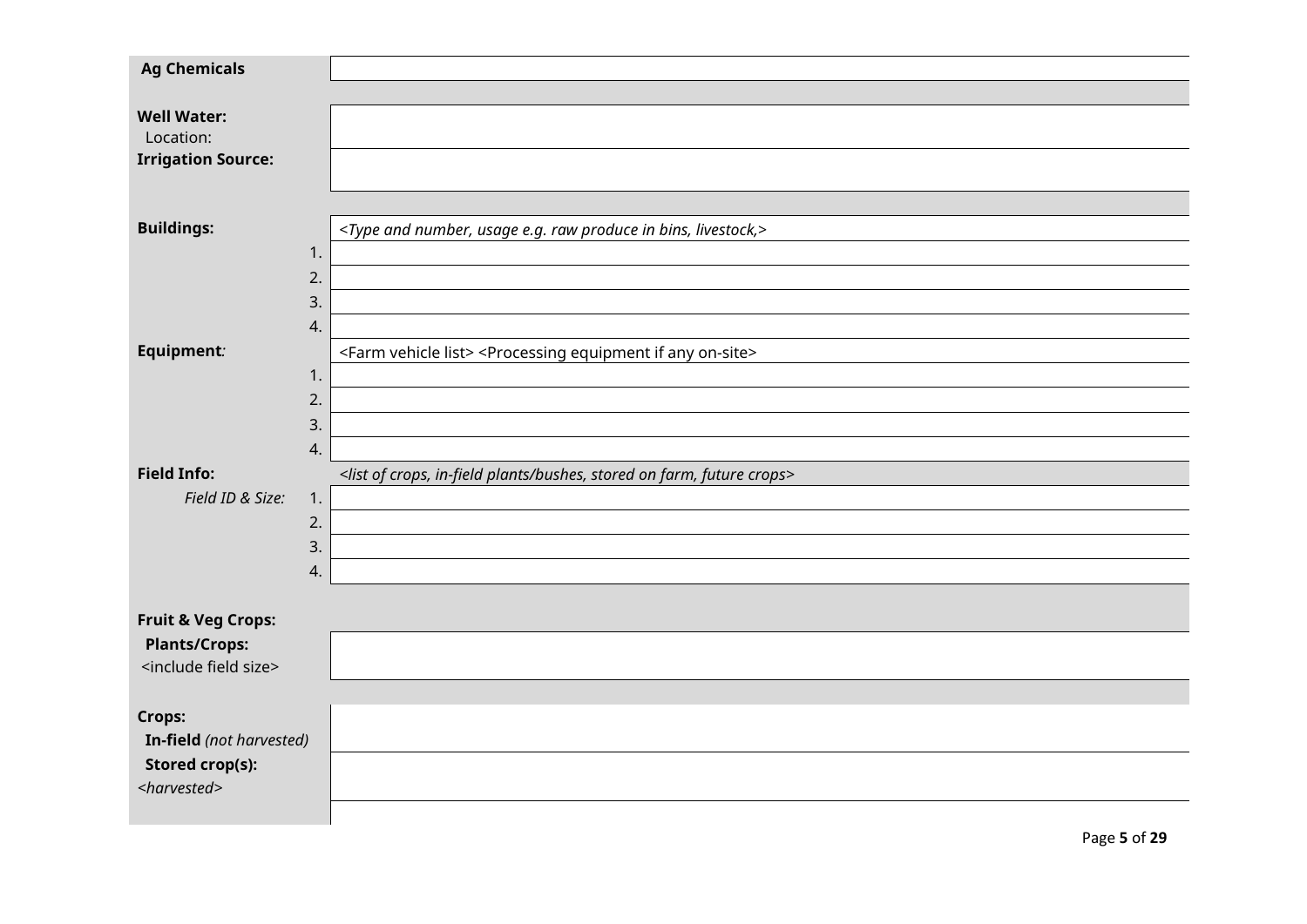| <b>Future crops:</b><br><planning growing="" on=""></planning> |  |
|----------------------------------------------------------------|--|
| <b>Other items affecting</b><br><b>Risk Assessment:</b>        |  |
| $<$ list>                                                      |  |
| Notes:                                                         |  |

a) All of the above items/practise areas are covered in ALL Certification Standard requirements (e.g. CanadaGAP, Global G.A.P., SQF, Primus, etc.); however, this risk assessment covers them under the category as a **major deviation having occurred and where corrective actions need to be implemented when indicated**.

b) Biological hazards (disease causing are called pathogenic organisms) can NOT be seen with our eyes, so clues and monitoring provide the information to determine, on specific sites, the level of risk that may be present due to this major deviation. Whenever possible keep notes of visual observations with photos, recorded time periods, or testing results (Template Forms #3) as confirmation to determine if the risk requires further corrective actions. When any of these hazard categories are identified then a decision on how to deal with this risk should be determined and implemented. The level of risk can be reduced and supported by the implementation of recommended corrective actions along with documentation and record keeping of all important flood details.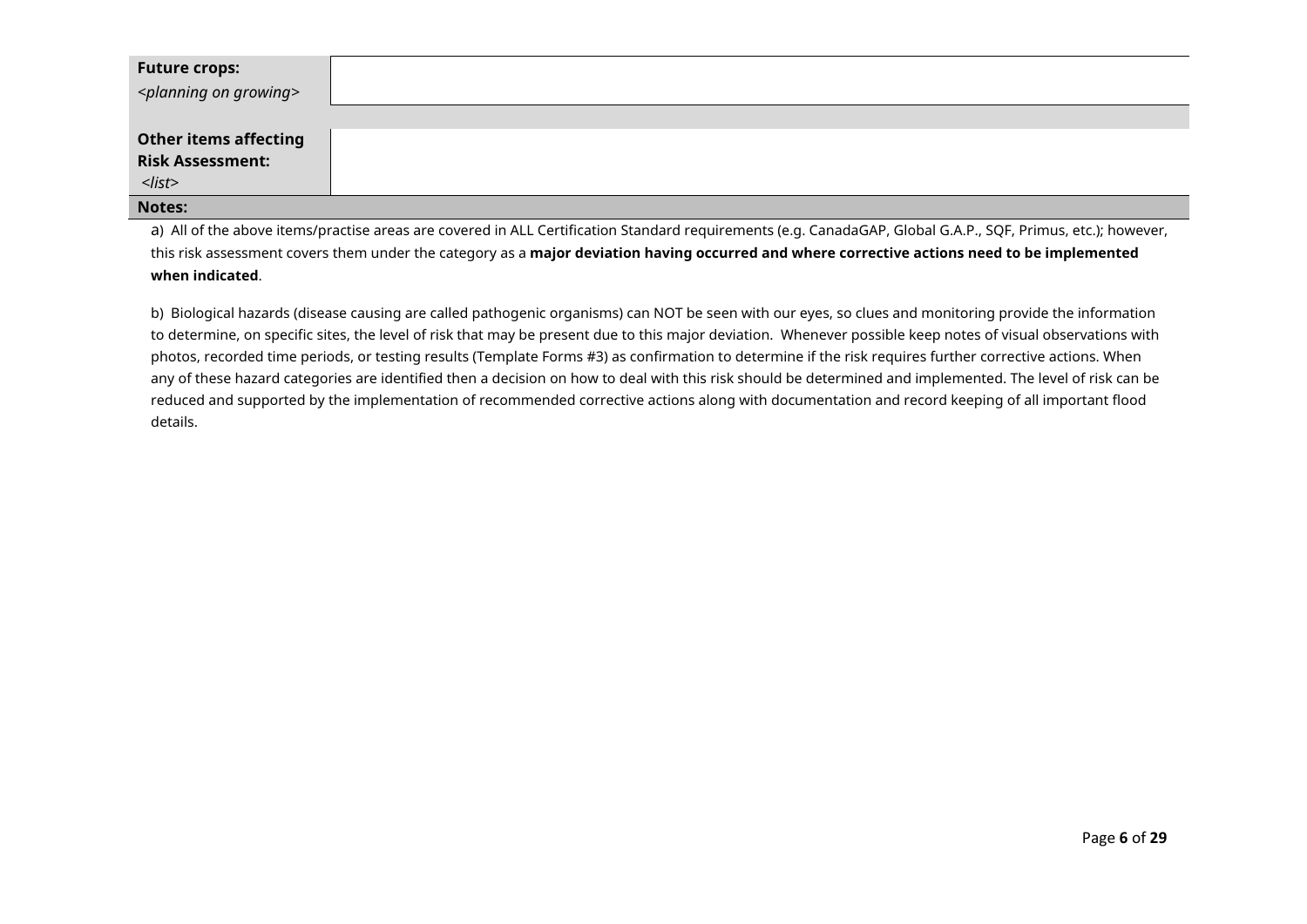<span id="page-7-0"></span>

| <b>Name of Operation:</b>  |  |
|----------------------------|--|
| <b>Operator / Owner:</b>   |  |
| <b>Location / Address:</b> |  |
|                            |  |
| <b>Property to North</b>   |  |
| <b>Property to South</b>   |  |
| <b>Property to East</b>    |  |
| <b>Property to West</b>    |  |

Farmyard Assessment: provides details as to size, neighbouring N-E-S-W activities as these provide clues as to what may have landed on your yard as contamination/hazard sources. It covers the primary contamination sources of biological (B) hazards from livestock and animal mortalities and on-site septic systems, chemical (C) hazards from agricultural chemicals/pesticides, and fuel/oil, and physical (P) hazards which carry or transmit B or C hazards to workers who can then transfer them to food products.

| #1: Hazard Identification:<br><b>Observations <if b="" provide<="" yes,=""><br/>observations and note if photos<br/>are available&gt;</if></b>                                                                                                                                                                                                | #2:<br>YES/<br><b>NO</b>                                                                          | #3:<br><b>Hazard</b><br>Type:<br>P/C/<br>В | #4: Rationale for type of Hazard<br>Identified / Research & documented<br>monitoring methods &/or acceptable<br>parameters of acceptance                                                                                                                                                                                                                                          | #5: Corrective Action Plan<br><check all="" be="" implemented="" that="" will=""></check>                                                                                                                                                         | #6: Date<br><b>Completed</b> |
|-----------------------------------------------------------------------------------------------------------------------------------------------------------------------------------------------------------------------------------------------------------------------------------------------------------------------------------------------|---------------------------------------------------------------------------------------------------|--------------------------------------------|-----------------------------------------------------------------------------------------------------------------------------------------------------------------------------------------------------------------------------------------------------------------------------------------------------------------------------------------------------------------------------------|---------------------------------------------------------------------------------------------------------------------------------------------------------------------------------------------------------------------------------------------------|------------------------------|
| <b>Manure Storage:</b>                                                                                                                                                                                                                                                                                                                        |                                                                                                   |                                            |                                                                                                                                                                                                                                                                                                                                                                                   |                                                                                                                                                                                                                                                   |                              |
| $\circ$ Are there livestock<br>operations on your farm?<br>$\circ$ Are there livestock<br>operations on the land<br>bordering your growing<br>operation?<br>$\circ$ Were there manure<br>stockpiles in your yard prior<br>to the flood event?<br>$\circ$ Did flood waters cover the<br>manure piles while the water<br>was flowing into area? | <b>YES</b><br><b>NO</b><br><b>YES</b><br>NO<br><b>YES</b><br><b>NO</b><br><b>YES</b><br><b>NO</b> | B                                          | This can be a biological hazard.<br>The directional flow of the water will<br>$\bullet$<br>determine if any of the manure<br>contaminated downstream flood<br>waters.<br>The distance from livestock<br>$\bullet$<br>operations/manure sto ckpiles, flow<br>of water and extent of damage will<br>determine if manure was dislodged<br>from your yard or brought to your<br>yard. | If observations suggest manure came<br>onto your property from a neighbouring<br>operation, contact your neighbours to get<br>more details.<br>See Buildings & Equipment Assessment<br>and Field Conditions Assessment for<br>corrective actions. |                              |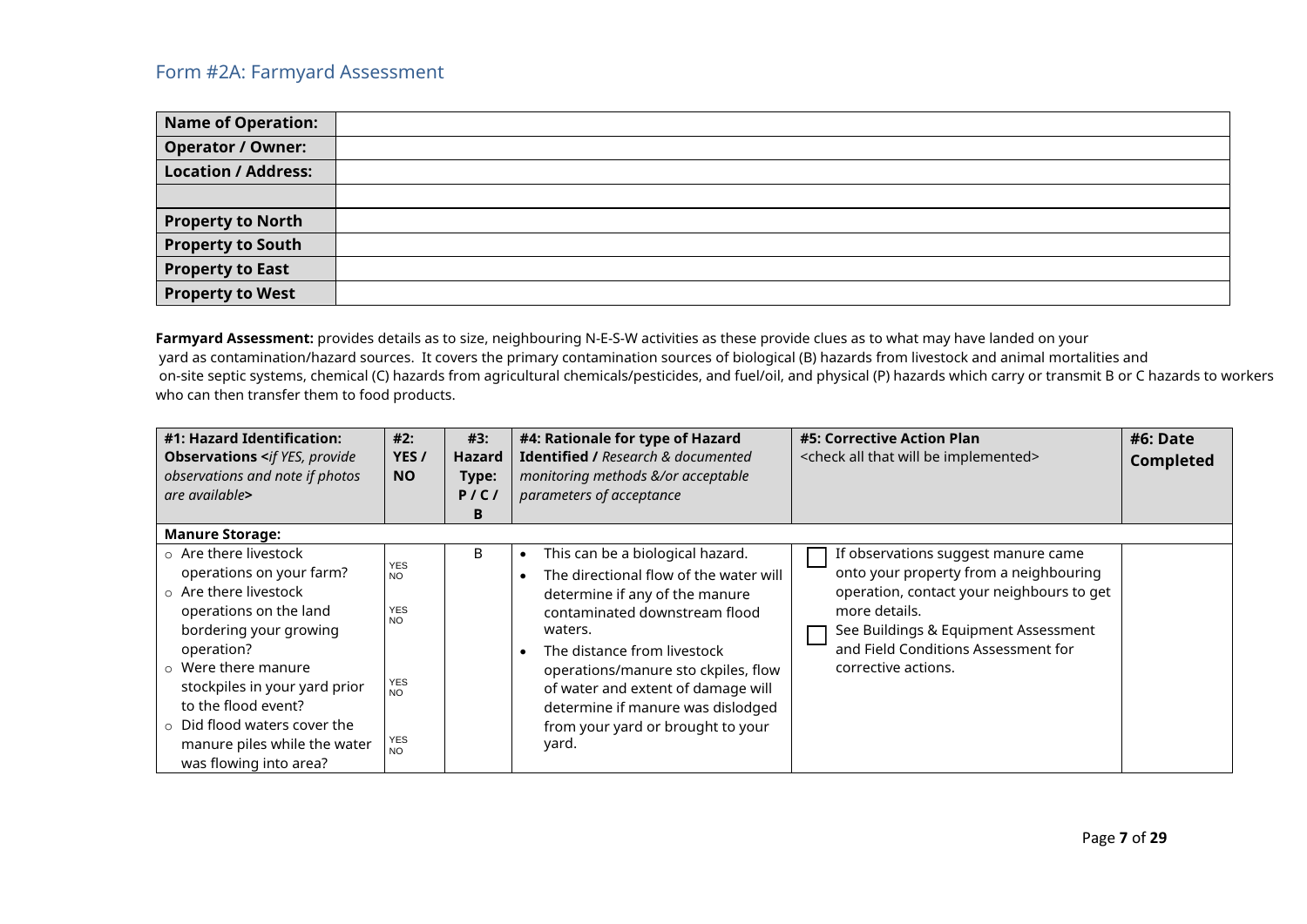| o Are there manure stockpiles<br>on your yard that were flood<br>impacted that you intend to<br>use in crop production?                                                                                             | YES<br>NO                                                             | B              |           | Manure stockpiles that are not<br>completely composted present a<br>biological hazard.<br>All GAP programs address the use<br>of manure and manure compost tea<br>as natural plant fertilizers.<br>Note: Canada has regulations<br>regarding chemical medications<br>given to livestock. Chemical hazards<br>are considered a non-existent to low<br>risk from manure. (Ref 1.1)                                                                                                                                                                                                                                                             | If planning to use your manure as a crop<br>amendment, review GAPs on Composting<br>(Ref 1.2).<br>Record the period of time that the<br>manure piles were submerged.<br>Monitor the temperature of the manure<br>piles, turn manure piles, and record<br>monitoring dates.<br>See planting options in the Field<br>Conditions RA and Fruit & Veg Crop RA.<br>Growers using CanadaGAP review Section<br>4 on manure and manure Compost tea<br>application times, and time period<br>between application and harvest date.<br>(Ref 1.3) |
|---------------------------------------------------------------------------------------------------------------------------------------------------------------------------------------------------------------------|-----------------------------------------------------------------------|----------------|-----------|----------------------------------------------------------------------------------------------------------------------------------------------------------------------------------------------------------------------------------------------------------------------------------------------------------------------------------------------------------------------------------------------------------------------------------------------------------------------------------------------------------------------------------------------------------------------------------------------------------------------------------------------|---------------------------------------------------------------------------------------------------------------------------------------------------------------------------------------------------------------------------------------------------------------------------------------------------------------------------------------------------------------------------------------------------------------------------------------------------------------------------------------------------------------------------------------|
| $\circ$ What direction was the water<br>flowing? Did it flow towards<br>neighbouring fields?                                                                                                                        | YES<br>NO.                                                            | В              |           | Depending on which fields are<br>downstream of your manure<br>storage, and your storage practices<br>will determine the scale of spread of<br>contaminated water.                                                                                                                                                                                                                                                                                                                                                                                                                                                                            | Good neighbour policy is to contact your<br>neighbours regarding your manure pile<br>storage methods.                                                                                                                                                                                                                                                                                                                                                                                                                                 |
|                                                                                                                                                                                                                     |                                                                       |                |           |                                                                                                                                                                                                                                                                                                                                                                                                                                                                                                                                                                                                                                              |                                                                                                                                                                                                                                                                                                                                                                                                                                                                                                                                       |
| <b>On-site Septic System:</b>                                                                                                                                                                                       |                                                                       |                |           |                                                                                                                                                                                                                                                                                                                                                                                                                                                                                                                                                                                                                                              |                                                                                                                                                                                                                                                                                                                                                                                                                                                                                                                                       |
| o Is the septic field flooded?<br>o How long were flood waters<br>on septic field?<br>o Did the sewage back-up into<br>the house?<br>$\circ$ Is the septic system<br>connected to the<br>packing/storage buildings? | YES<br>NO<br>YES<br><b>NO</b><br>YES<br><b>NO</b><br>YES<br><b>NO</b> | <b>B&amp;P</b> | $\bullet$ | This can represent a biological<br>hazard and, if sewage backed up, a<br>physical hazard. Depending on<br>water movement it can have<br>contaminated flood waters. This is a<br>low risk, as sewage effluent waters<br>are located beneath the soil, not on<br>top of the soil, and will not have<br>mixed with above soil water.<br>Flood water pressure could also<br>have damaged parts of the septic<br>system making it inoperable.<br>Primary source of contamination<br>will occur inside of buildings due to<br>backup as the field becomes too<br>overloaded.<br>Over time, the field biological<br>hazard will break down, however | Contact your local septic contractor to<br>empty the septic reservoir and determine<br>if the system is in working order.<br>Use GAP sanitation practices when<br>cleaning inside buildings where backup<br>has occurred.<br>If your system is working, do not damage<br>it by pouring cleaning waters with high<br>levels of sanitizer into it.<br>Neutralize the sanitizing water first with<br>thiosulphate and use septic bio-enzymes<br>to encourage good microbe growth.                                                        |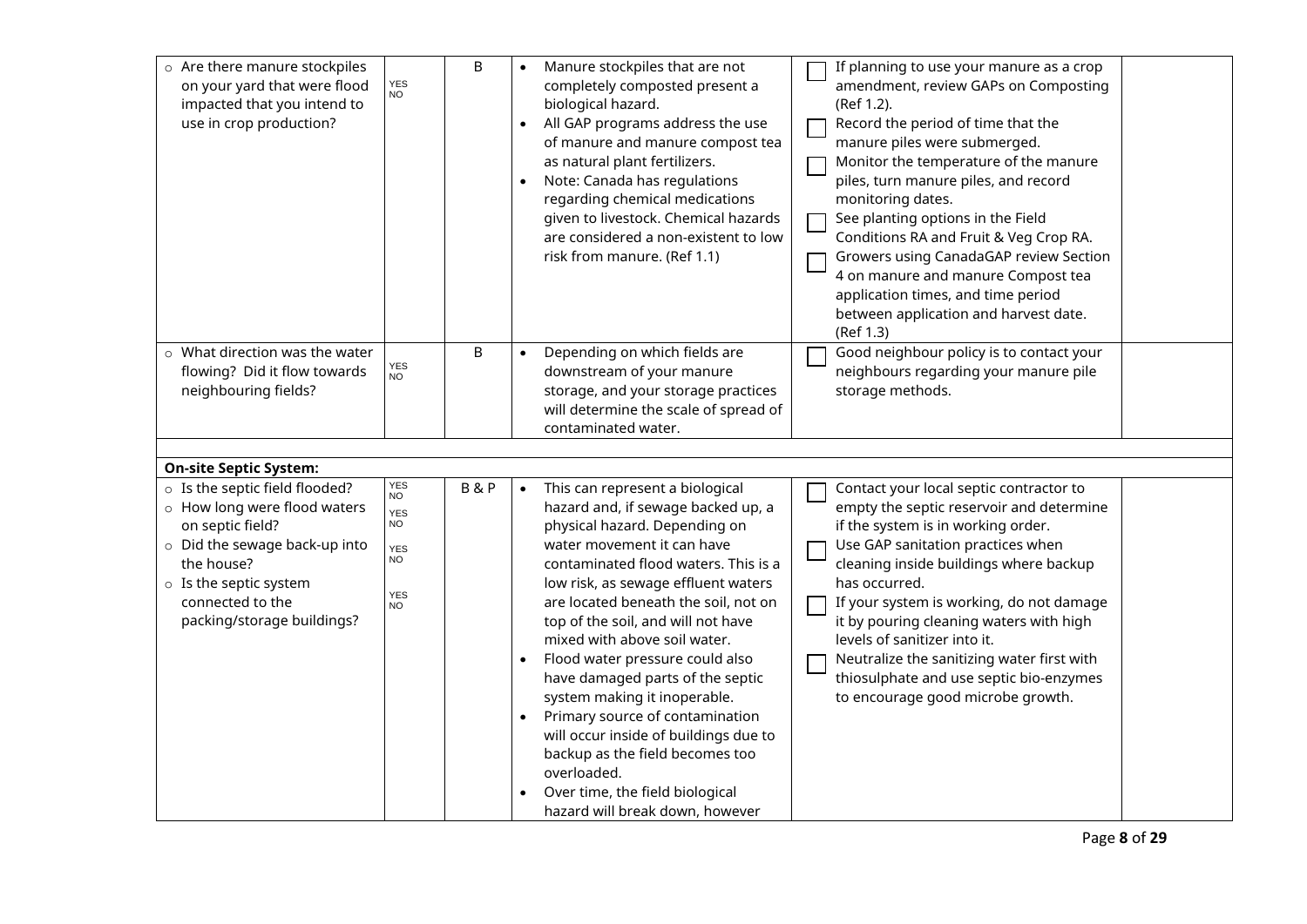|                                                                                                                                                                                                                 |                                                                 |       | the tank will require maintenance to<br>help the field recover if not<br>damaged. (Refs 1.4)                                                                                                                                                                                                                                                                                                                                                                                                                                                                                                                                                                                                                                                                   |                                                                                                                                                                                                                                                                                                                                                                                                                                                                                                                                                                                                                                                                                                                                                                                                                                                                                                                                                              |
|-----------------------------------------------------------------------------------------------------------------------------------------------------------------------------------------------------------------|-----------------------------------------------------------------|-------|----------------------------------------------------------------------------------------------------------------------------------------------------------------------------------------------------------------------------------------------------------------------------------------------------------------------------------------------------------------------------------------------------------------------------------------------------------------------------------------------------------------------------------------------------------------------------------------------------------------------------------------------------------------------------------------------------------------------------------------------------------------|--------------------------------------------------------------------------------------------------------------------------------------------------------------------------------------------------------------------------------------------------------------------------------------------------------------------------------------------------------------------------------------------------------------------------------------------------------------------------------------------------------------------------------------------------------------------------------------------------------------------------------------------------------------------------------------------------------------------------------------------------------------------------------------------------------------------------------------------------------------------------------------------------------------------------------------------------------------|
| <b>Agricultural Chemical/Pesticide Storage:</b><br>o Was your chemical shed<br>compromised during the<br>flooding event? If so, list<br>details of damage (e.g.<br>broken window, containers<br>damaged, etc.): | <b>YES</b><br><b>NO</b>                                         | C & P | This can represent a chemical<br>hazard from spilled chemicals and<br>possibly a physical hazard<br>depending on extent of water<br>damage to the shed.<br>If a chemical shed was located on<br>the field or on a neighbouring field,<br>and the event caused it to be taken<br>off of its moorings, or openings like<br>windows dislodged:<br>1) chemical containers<br>could have been opened<br>due to pressure,<br>or if the containers had<br>(2)<br>already been opened,<br>water could have gotten<br>in and caused leakages.<br>Depending on water movement<br>chemicals can have contaminated<br>on-site gardens, yard play areas,<br>rest areas for farm workers.<br>Agricultural chemicals used on<br>fields will breakdown over time. (Ref<br>1.5) | Record dates of events<br>Take photos to document extent of<br>damage<br>Mark out area where you suspect<br>contamination occurred so that it does<br>not cause cross-contamination to other<br>areas until proper time periods have<br>passed to break down the chemicals.<br>If you know what chemicals were in the<br>shed and which chemicals spilled, search<br>for information on the PMRA Pesticide<br>Label Data website to find how to handle<br>spills for your specific chemicals (Ref 1.6)<br>Repair the chemical shed to meet<br>pesticide storage facility requirements.<br>Use GAPs (Workplace Safety) hand<br>cleaning and glove use when cleaning up<br>area (Ref 1.7).<br>Awareness training should be used to<br>ensure cross-contamination does not<br>result for people who have contact with<br>the area (e.g. children, visitors, workers).<br>Contaminated fields should be evaluated<br>prior to planting (see Field Conditions and |
| <b>Fuel Storage Tanks:</b>                                                                                                                                                                                      |                                                                 |       |                                                                                                                                                                                                                                                                                                                                                                                                                                                                                                                                                                                                                                                                                                                                                                | Fruit & Veg RA).                                                                                                                                                                                                                                                                                                                                                                                                                                                                                                                                                                                                                                                                                                                                                                                                                                                                                                                                             |
| o Were on-site fuel tanks<br>compromised?<br>o If so, did they lose fuel<br>during the time that water<br>was flowing?<br>o Do surrounding soils or<br>water have a 'shiny' look?                               | YES<br>NO<br><b>YES</b><br><b>NO</b><br><b>YES</b><br><b>NO</b> | C & P | This can represent a chemical<br>hazard and possibly a physical<br>hazard if the tank stability was<br>compromised.<br>Depending on water movement it<br>can have contaminated gardens,<br>yard play areas, and rest areas for<br>farm workers.<br>Research indicates fuel-based<br>chemicals (petroleum                                                                                                                                                                                                                                                                                                                                                                                                                                                       | Do maintenance to repair fuel tanks to<br>avoid further contamination from<br>occurring.<br>Keep records of all activities.<br>Mark out the areas where chemical spills<br>were observed or suspected.<br>Monitor plant growth close to the fuel<br>spills, as poor plant growth may be an<br>indicator of fuel present in the soil.                                                                                                                                                                                                                                                                                                                                                                                                                                                                                                                                                                                                                         |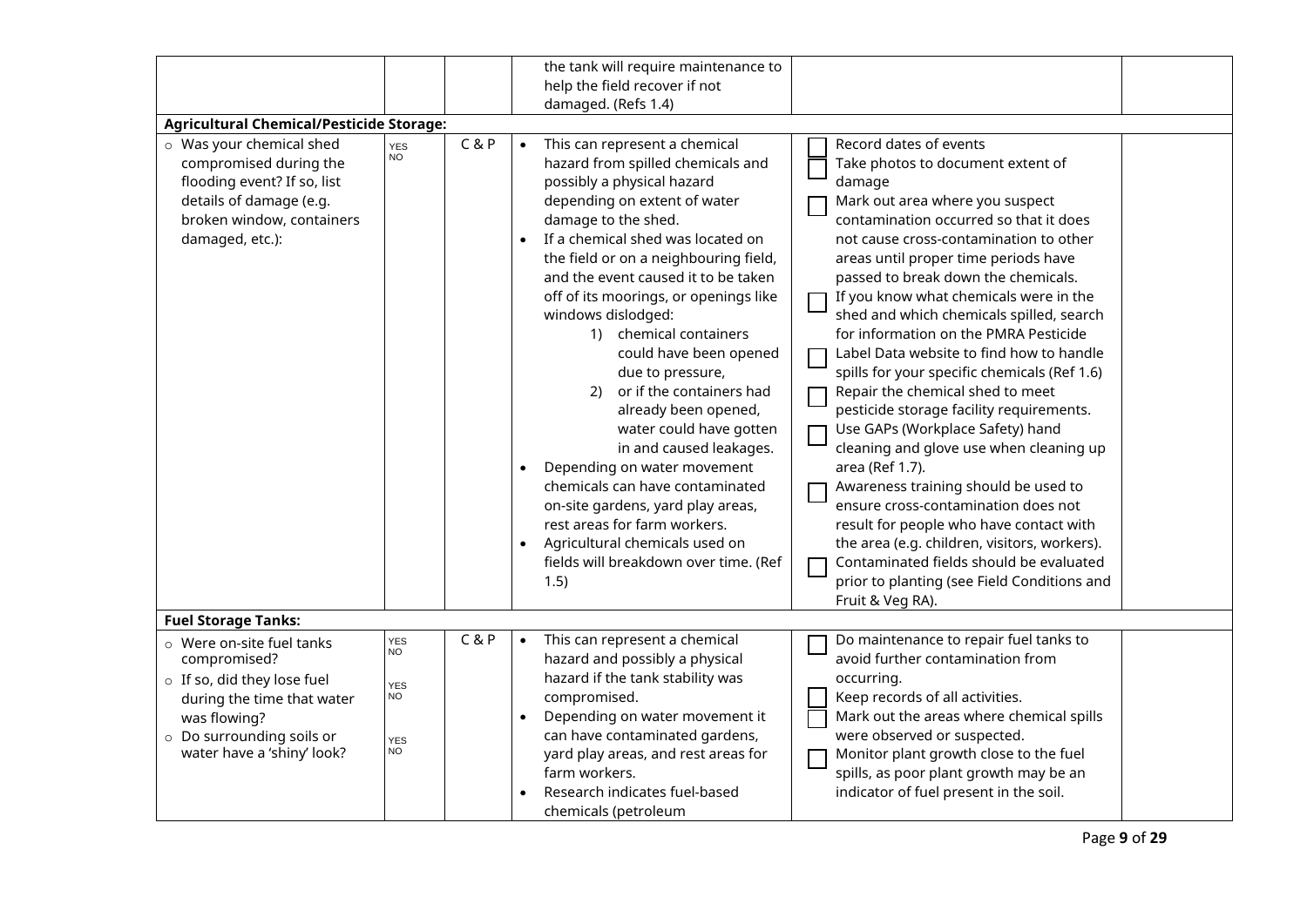|                                                                                                                          |                         |                |           | hydrocarbons) are considered at<br>low risk to food safety through plant<br>uptake from contaminated soil,<br>rather they have an effect on plant<br>growth which affects volume and<br>quality of food production.<br>Fuel-based chemicals are broken<br>down by soil organisms and time<br>will remediate the contaminated soil<br>(Ref 1.8 1.9, 1.10) | Contaminated fields should be evaluated<br>prior to planting (see Field Conditions and<br>Fruit & Veg RA).                                                                                                                                                                                                                                                       |
|--------------------------------------------------------------------------------------------------------------------------|-------------------------|----------------|-----------|----------------------------------------------------------------------------------------------------------------------------------------------------------------------------------------------------------------------------------------------------------------------------------------------------------------------------------------------------------|------------------------------------------------------------------------------------------------------------------------------------------------------------------------------------------------------------------------------------------------------------------------------------------------------------------------------------------------------------------|
| $\circ$ Is there other debris that<br>flood waters brought to your<br>yard? If so, list the items                        | <b>YES</b><br><b>NO</b> | <b>B&amp;P</b> |           | Miscellaneous items that flowing<br>water may have deposited on your<br>yard, can harbour biological and<br>chemical hazards.<br>Care should be taken when<br>handling during clean-up due to risk<br>of picking up or being injured (Ref<br>1.11)                                                                                                       | Review Ref 1.11 HealthLink BC for Clean-<br>up precautions<br>Awareness training should be used to<br>ensure cross-contamination does not<br>occur from cleaning up contaminated<br>items when handling clean food crops<br>which were not affected by flood waters.<br>Use hand washing and separation of dirty<br>gloves and clean gloves when cleaning<br>up. |
| $\circ$ Were other chemicals<br>released on your property<br>(eg. chromate copper arsenic<br>treated wood, paints, etc)? | YES<br>NO               | C              | $\bullet$ | These are chemical hazards.<br>The level of contamination will<br>depend on the volume<br>stored/spilled.                                                                                                                                                                                                                                                | Mark out the areas where chemical spills<br>were observed or suspected.<br>Awareness training should be used to<br>ensure cross-contamination does not<br>result for people who have contact with<br>the area (e.g. children, visitors, workers).<br>Contaminated fields should be evaluated<br>prior to planting (see Fruit & Veg RA).                          |

# <span id="page-10-0"></span>Form #2B: Well Water and Irrigation Water Assessment

| Name of Operation:    |  |
|-----------------------|--|
| Operator / Owner:     |  |
| Location / Address:   |  |
| <b>Well Location:</b> |  |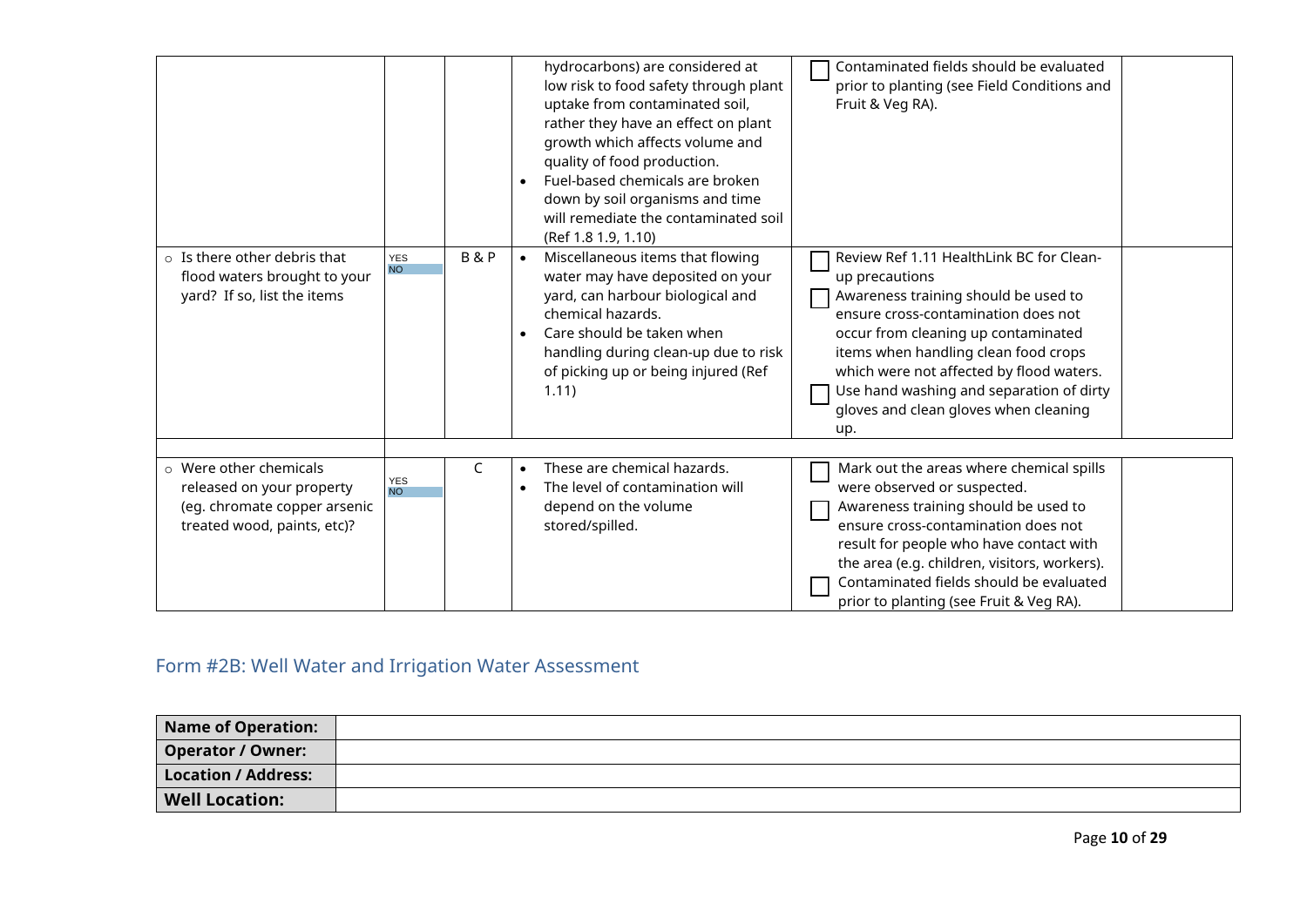**Well Water and Irrigation Water Assessment:** provides details for well depth, neighbouring N-E-S-W activities as these provide clues as to what may impact the recharge waters as contamination or identify hazard sources, water is a carrier for all hazard categories, but the biological hazards carry the highest risk levels.

| #1: Hazard Identification:                             | #2:                          | #3:       | #4: Rationale for type of Hazard                 | <b>#5: Corrective Action Plan</b>                           | #6: Date  |
|--------------------------------------------------------|------------------------------|-----------|--------------------------------------------------|-------------------------------------------------------------|-----------|
| <b>Observations <if b="" provide<="" yes,=""></if></b> | Yes /                        | Hazard    | Identified / Research & documented               | <check all="" be="" implemented="" that="" will=""></check> | Completed |
| observations and note if photos                        | <b>NO</b>                    | Type:     | monitoring methods &/or acceptable               |                                                             |           |
| are available>                                         |                              | P / C / B | parameters of acceptance                         |                                                             |           |
| <b>Well Water:</b>                                     |                              |           |                                                  |                                                             |           |
| $\circ$ Was the well head                              |                              | B         | This can present biological hazards              | If used as a potable source, test the                       |           |
| submerged under flood                                  | <b>YES</b><br>NO <sup></sup> | (For C    | from on-site sewage systems, and any             | water for biological indicators (E.coli                     |           |
| waters? To what depth?                                 |                              | Hazards   | stored livestock manure on-site, and             | and Fecal coliforms) as per B.C.                            |           |
| $\circ$ How long was the well head                     |                              | see       | can impact the well water with                   | Drinking Water Protection Regulation.                       |           |
| and recharge area under                                | YES<br>NO                    | Question  | potential pathogens.                             | (See Ref 2.4).                                              |           |
| flood waters?                                          |                              | below)    | If the well head is not properly<br>$\bullet$    | Do NOT drink the water until                                |           |
| $\circ$ Water use: Is this well water                  |                              |           | protected, flood waters can run down             | confirmed safe to drink.                                    |           |
| used as a 'potable' water                              | <b>YES</b>                   |           | the outside of the main well standpipe           | If the lab confirms it falls out of                         |           |
| source for drinking and                                | <b>NO</b>                    |           | and contaminate the water pump and               | required Health drinking safety levels                      |           |
| handwashing?                                           |                              |           | well water (Ref 2.1).                            | for biological hazards, follow the well                     |           |
| o Do you have a well soil strata                       | <b>YES</b>                   |           | Depending on the depth of flood                  | shock treatment as soon as possible.                        |           |
| log?                                                   | NO                           |           | waters and time for waters to recede,            | Follow CanadaGAP Appendix A                                 |           |
| o Does your well lack a clay                           | <b>YES</b>                   |           | will have an impact on the level of              | or contact your local Public                                |           |
| layer?                                                 | <b>NO</b>                    |           | contamination of the recharge area. As           | Health Office for directions (Ref                           |           |
| o Do you know the depth of                             |                              |           | this contamination can take time to              | $2.3; 2.8$ ).                                               |           |
| your well? Is your well                                | <b>YES</b><br>NO             |           | reach the well pump.                             | CanadaGAP Standards require testing                         |           |
| shallow?                                               |                              |           | • If your well has a clay layer, this is         | water "prior to use and once during                         |           |
|                                                        |                              |           | beneficial to keeping your well water            | the season" (Ref 2.8)                                       |           |
|                                                        |                              |           | safe. Clay is extremely dense and when           | Keep retesting the water on a frequent                      |           |
|                                                        |                              |           | wetted will not allow movement of                | basis (minimum monthly) to document                         |           |
|                                                        |                              |           | water to lower waters. (Ref 2.2; 2.6)            | that the water is safe, especially if                       |           |
|                                                        |                              |           | If your well is shallow, it will be<br>$\bullet$ | receding waters took time. Keep a                           |           |
|                                                        |                              |           | influenced by the surface (above                 | record of this time period.                                 |           |
|                                                        |                              |           | ground) recharge waters like rain and            | If this water is required for hand                          |           |
|                                                        |                              |           | snow and contamination events like               | washing (but not for drinking) and                          |           |
|                                                        |                              |           | flooding. These may cause                        | does not meet the potable safety                            |           |
|                                                        |                              |           | contaminants to enter into your well             | requirements, then a 2-step hand                            |           |
|                                                        |                              |           | source waters. (Ref 2.2, 2.6)                    | cleaning must be followed: 1. Wash                          |           |
|                                                        |                              |           | • If used as a potable source, tests based       | with soap and rinse; followed by 2. Use                     |           |
|                                                        |                              |           | on BC Safe Drinking Water Regulation             | of hand sanitizer and air dry. (Ref 2.6).                   |           |
|                                                        |                              |           | require <1 (zero) Fecal coliforms and <1         |                                                             |           |
|                                                        |                              |           | E.coli coliforms per 100 ml of water.            |                                                             |           |
|                                                        |                              |           | (Ref 2.4)                                        |                                                             |           |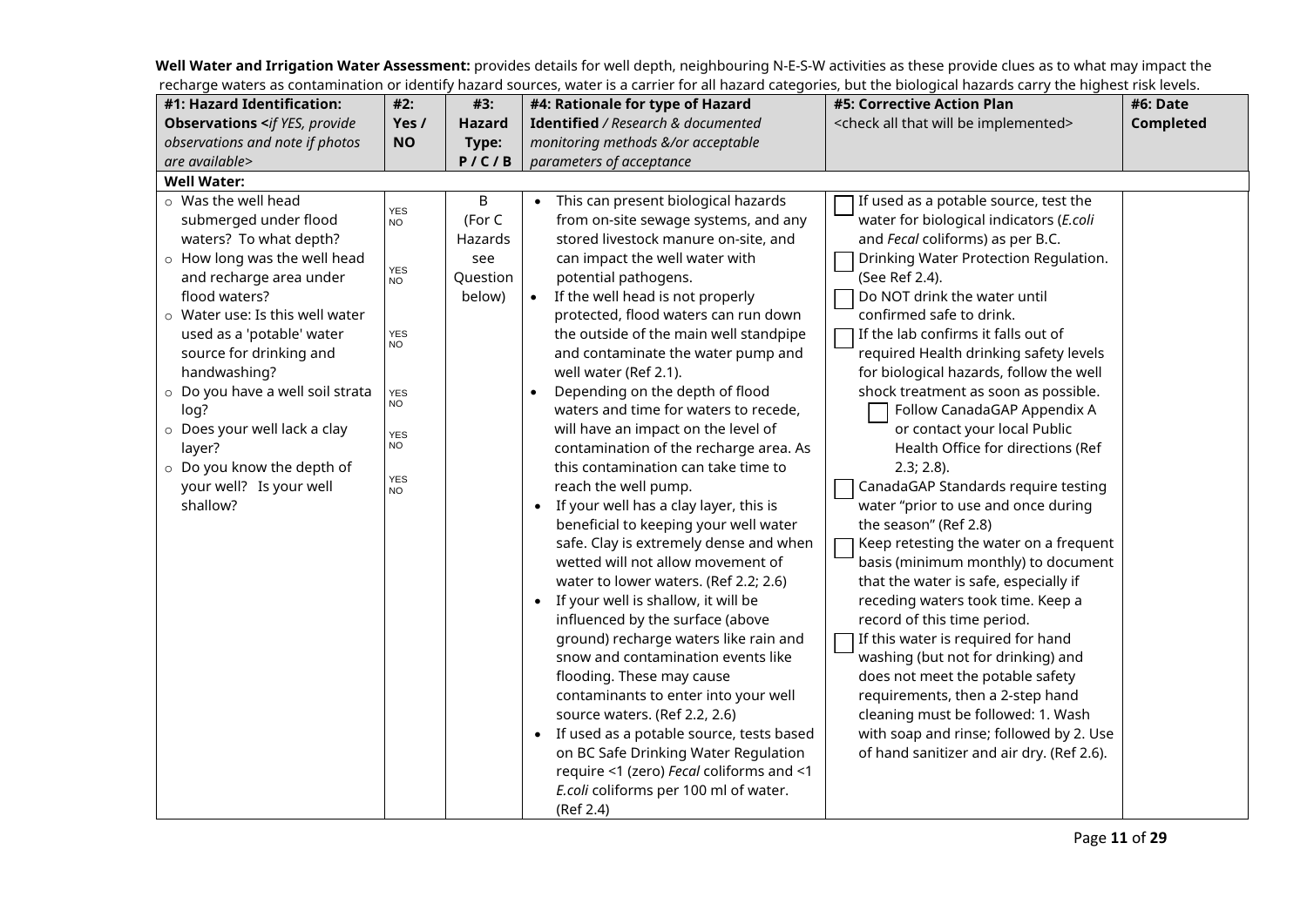|                                                                                                                                                                         |                                                    |             |                        | For chemical contamination see<br>question below.                                                                                                                                                                                                                                                                                                                                                                                                                                 |                                                                                                                                                                                                                                                                                                                                                                                                                                                                                                  |
|-------------------------------------------------------------------------------------------------------------------------------------------------------------------------|----------------------------------------------------|-------------|------------------------|-----------------------------------------------------------------------------------------------------------------------------------------------------------------------------------------------------------------------------------------------------------------------------------------------------------------------------------------------------------------------------------------------------------------------------------------------------------------------------------|--------------------------------------------------------------------------------------------------------------------------------------------------------------------------------------------------------------------------------------------------------------------------------------------------------------------------------------------------------------------------------------------------------------------------------------------------------------------------------------------------|
| o Is there an adjacent source of<br>manure or fertilizers that<br>could have impacted the<br>flood waters, which are now<br>draining into the recharge<br>zone?         | <b>YES</b><br><b>NO</b>                            | $\mathsf C$ | $\bullet$<br>$\bullet$ | Nitrates and nitrites are a chemical<br>hazard which should be tested for<br>depending on RA of livestock manure<br>or fertilizer in the area.<br>Health effects are<br>Methaemoglobinaemia (blue baby<br>syndrome) and effects on thyroid gland<br>function in bottle-fed infants.<br>Review the BC Safe Drinking Water<br>Regulation and the Canadian Drinking<br>Water Standards are (Ref 2.4; 2.7)                                                                            | Chemical nitrates are difficult to<br>remove and should be tested for to<br>determine level of contamination.<br>(Ref2.7)<br>If above recommended levels of 45<br>mg/L as nitrate; 10 as nitrate-nitrogen,<br>then babies should not be given this<br>water.<br>Continue yearly testing to see if the<br>levels are going higher. If levels are<br>rising, then a further investigation of<br>the source and reduction practices<br>should be addressed.<br>Keep records of the testing results. |
| <b>Irrigation Source waters:</b>                                                                                                                                        |                                                    |             |                        |                                                                                                                                                                                                                                                                                                                                                                                                                                                                                   |                                                                                                                                                                                                                                                                                                                                                                                                                                                                                                  |
| $\circ$ Source: Is there a ditch or<br>stream next to your field<br>which you use for irrigation?<br>o Time exposure: Was it under<br>water during the flood<br>period? | <b>YES</b><br><b>NO</b><br><b>YES</b><br><b>NO</b> | B           |                        | B.C research shows that surface waters<br>used for irrigation can be contaminated<br>and can be a higher risk level for ready-<br>to-eat (raw) food crops. This water<br>should be tested prior to using for<br>irrigation and at a frequency of 2 or 3<br>times in a growing season depending<br>on length of growing season. B.C Min of<br><b>Environment Irrigation Guidance</b><br>recommends a test limit of <77 E.coli<br>per 100 ml of irrigation water. (Ref 2.9;<br>2.10 | Test your irrigation water prior to use.<br>Follow the BC Ministry of Agriculture<br>brochure on Irrigation Water Sampling<br>on best practices for when and how to<br>take irrigation water samples.<br>Lab results should read <77 E.coli per<br>100 ml of water (Ref 2.10)                                                                                                                                                                                                                    |
|                                                                                                                                                                         |                                                    | $\mathsf C$ | $\bullet$              | Chemical contaminates in irrigation<br>water are normally not tested for<br>unless there is an identified source of<br>contamination.<br>Research indicates that agricultural<br>chemicals and fuel-based chemicals<br>(hydrocarbons) are considered at low<br>risk to food safety through irrigation<br>waters, unless there is a known large<br>commercial spill. Both types of<br>chemicals are broken down by soil                                                            | Monitor growth and development of<br>plants (crop and weeds/native plants<br>as poor plant growth may indicate soil<br>contamination or poor soil health.<br>Take photos of plants over time as a<br>record of how contamination levels<br>are changing over time.                                                                                                                                                                                                                               |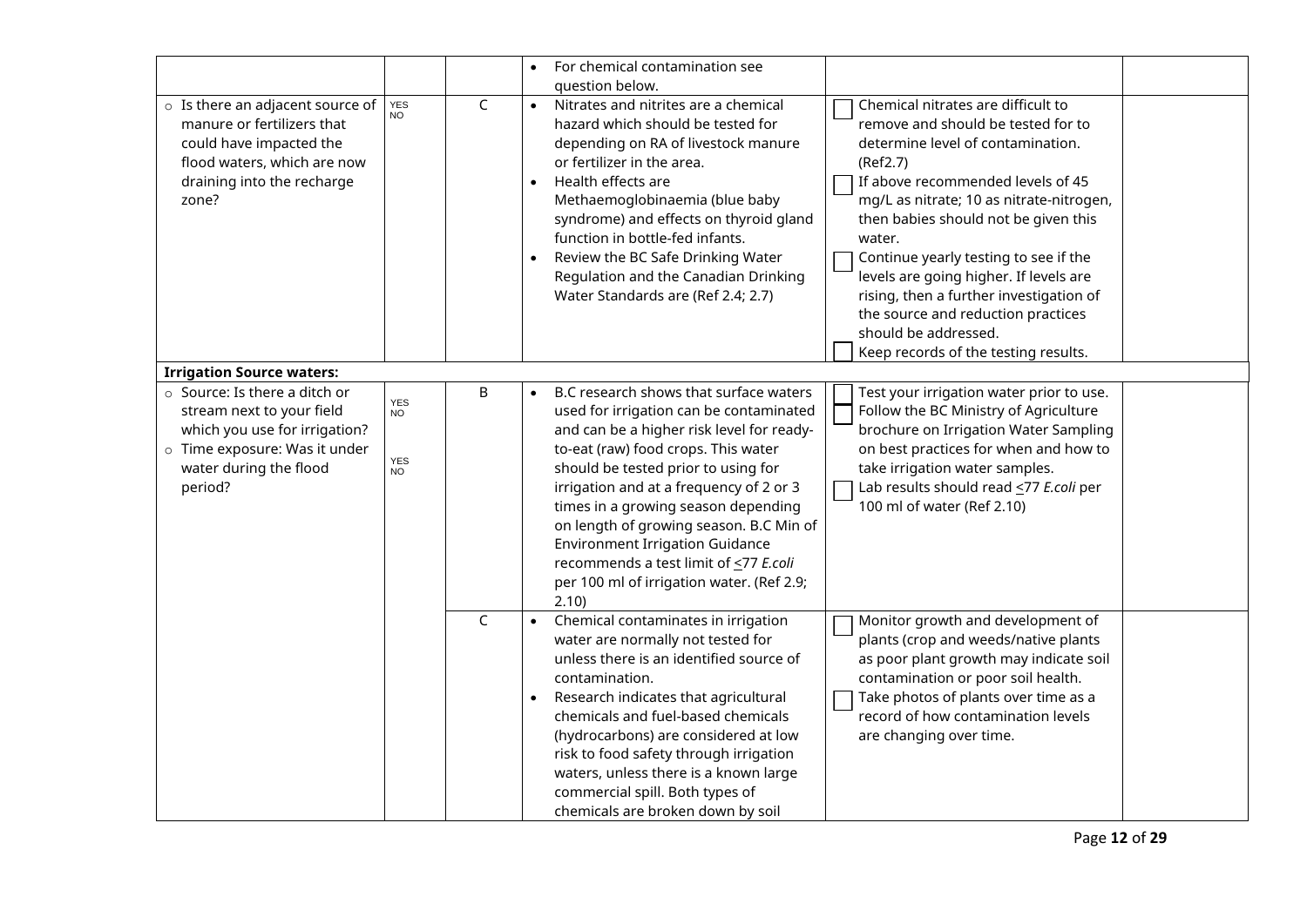|  | organisms and time will remediate the<br>contaminated soil (Ref 1.7; 1.8; 1.9)<br>Time is a key factor in the breakdown of |
|--|----------------------------------------------------------------------------------------------------------------------------|
|  | these chemicals.                                                                                                           |
|  | Plants will react to high levels of<br>chemical contamination in the soil.                                                 |

## <span id="page-13-0"></span>Form #2C: Building and Equipment Assessment

| Name of Operation:       |  |
|--------------------------|--|
| <b>Operator / Owner:</b> |  |
| Location / Address:      |  |
|                          |  |

**Building and Equipment Assessment:** *provide details as to size, neighbouring N-E-S-W activities as these provide clues as to what may have brought contamination or hazard sources*.

| #1: Hazard Identification:<br><b>Observations</b> <if provide<br="" yes,="">observations and note if photos<br/>are available&gt;</if>                                                   | #2:<br>Yes /<br><b>NO</b>                    | #3:<br>Hazard<br>Type:<br>P/C/<br>в | #4: Rationale for type of Hazard Identified /<br>Research & documented monitoring methods<br>&/or acceptable parameters of acceptance                                                                                                                                                                                                                                                                                                                                                         | #5: Corrective Action Plan<br><check all="" be="" implemented="" that="" will=""></check>                                                                                                                                                                                                                                         | #6: Date<br><b>Completed</b> |
|------------------------------------------------------------------------------------------------------------------------------------------------------------------------------------------|----------------------------------------------|-------------------------------------|-----------------------------------------------------------------------------------------------------------------------------------------------------------------------------------------------------------------------------------------------------------------------------------------------------------------------------------------------------------------------------------------------------------------------------------------------------------------------------------------------|-----------------------------------------------------------------------------------------------------------------------------------------------------------------------------------------------------------------------------------------------------------------------------------------------------------------------------------|------------------------------|
| <b>Packing or processing buildings:</b>                                                                                                                                                  |                                              |                                     |                                                                                                                                                                                                                                                                                                                                                                                                                                                                                               |                                                                                                                                                                                                                                                                                                                                   |                              |
| o Were packing or processing<br>buildings impacted by the<br>flooding event? If so, list the<br>buildings:<br>○ Were these buildings<br>connected to a septic system<br>which backed up? | <b>YES</b><br><b>NO</b><br><b>YES</b><br>NO. | <b>B&amp;C</b>                      | Research shows that biological hazards<br>find their way into all areas, especially<br>cracks and crevices. A thorough cleaning<br>and sanitation should be carried out prior<br>to any fresh product brought into these<br>areas, particularly if sewage effluent<br>backup was identified. (Ref 3.1; 3.2).<br>If waters contained chemical hazards,<br>special cleaning products (degreasers) may<br>have to be used to get rid of these hazards<br>(e.g. fuel, PHCs, spilled paint, etc.). | Follow your GAP cleaning and<br>maintenance SSOPs to ensure that<br>contamination hazards are properly<br>removed. Maintenance may require some<br>renovations of the building structure.<br>Consider implementing an environmental<br>monitoring plan to validate and verify that<br>your SSOP is working as intended. (Ref 3.3) |                              |
|                                                                                                                                                                                          |                                              |                                     |                                                                                                                                                                                                                                                                                                                                                                                                                                                                                               |                                                                                                                                                                                                                                                                                                                                   |                              |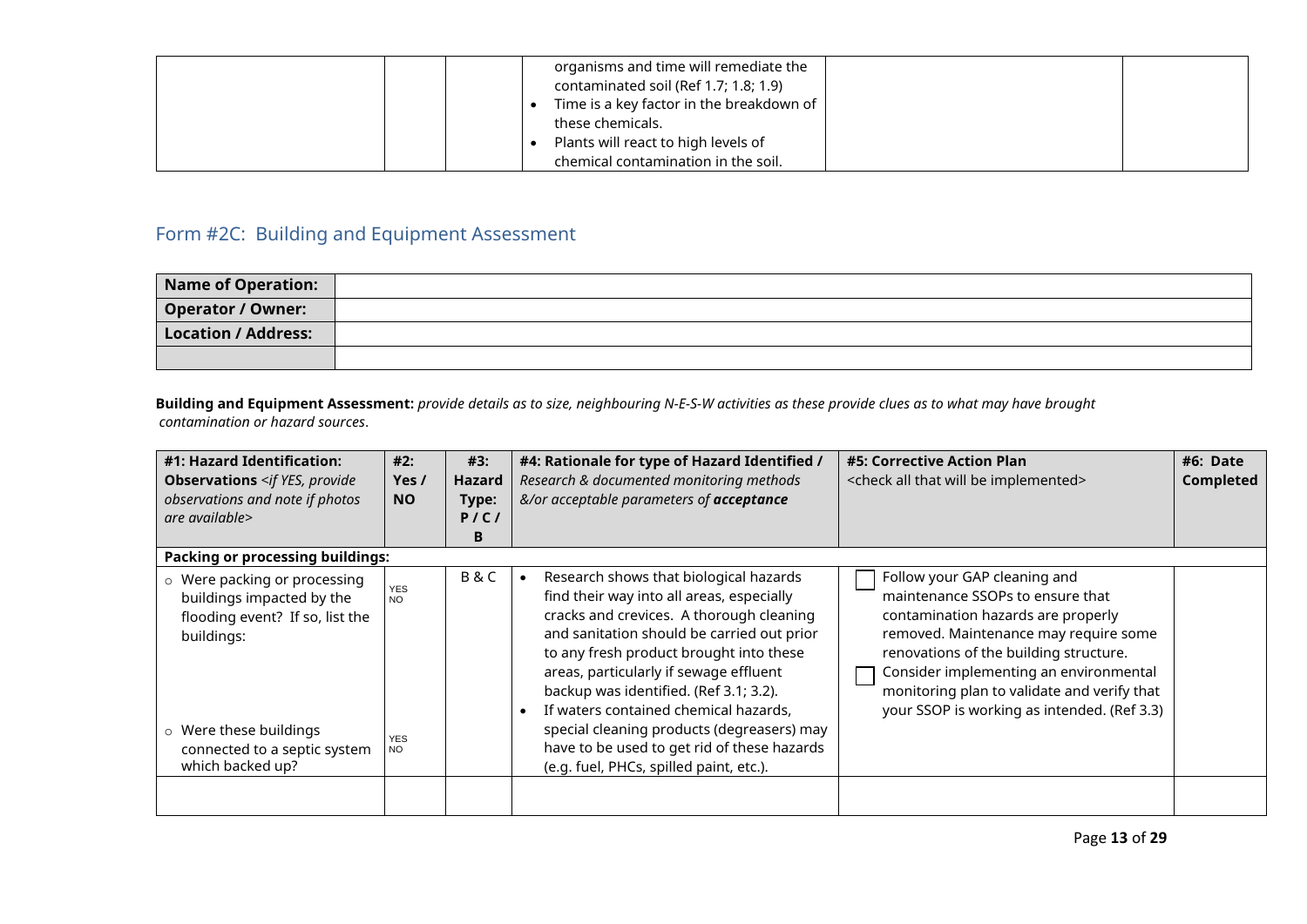| Storage / Dry:                                                                                                                                                                                                                                                                         |                                                                                                    |                        |                                                                                                                                                                                                                                                                                                                                                                                                                                                                                     |                                                                                                                                                                                                                                                                                                                                                                                                                                                                                                                                                                                                    |
|----------------------------------------------------------------------------------------------------------------------------------------------------------------------------------------------------------------------------------------------------------------------------------------|----------------------------------------------------------------------------------------------------|------------------------|-------------------------------------------------------------------------------------------------------------------------------------------------------------------------------------------------------------------------------------------------------------------------------------------------------------------------------------------------------------------------------------------------------------------------------------------------------------------------------------|----------------------------------------------------------------------------------------------------------------------------------------------------------------------------------------------------------------------------------------------------------------------------------------------------------------------------------------------------------------------------------------------------------------------------------------------------------------------------------------------------------------------------------------------------------------------------------------------------|
| o Were storage areas impacted<br>by the flooding event?<br>o Did flood waters enter these<br>areas?<br>o Were single use packaging<br>containers impacted?<br>$\circ$ Pests – are there signs of<br>rodents harbouring?<br>Note: see stored food crops in<br>Fruit & Vegetable Section | B&C<br><b>YES</b><br><b>NO</b><br><b>YES</b><br>NO<br><b>YES</b><br><b>NO</b><br><b>YES</b><br>NO. | $\bullet$              | Flood waters which contained biological or<br>chemical hazards can have damaged clean<br>packaging, or dry stored products. If<br>contact with flood waters these cannot be<br>cleaned off, so need to be destroyed.<br>Flood waters will make rodents move up<br>within a building, watch for rodents in dry<br>areas and accessing anything that they can<br>chew (e.g. packaging)                                                                                                | Destroy all single-use packaging that had<br>contact with contaminated waters.<br>Follow your SSOP for cleaning and<br>sanitizing the area.<br>Consider implementing an environmental<br>monitoring plan to validate and verify that<br>your SSOP is working as intended. (Ref 3.3)<br>Follow your GAP for pest control, making<br>sure you look at high level areas (e.g.<br>beams, walls)                                                                                                                                                                                                        |
| o Were bins (harvest & storage<br>bins) impacted?                                                                                                                                                                                                                                      | B&C<br><b>YES</b><br>NO.                                                                           | $\bullet$              | Most bins have crevices where biological<br>and chemical hazards can harbour. Proper<br>cleaning needs to be carried out to remove<br>these hazard sources. (Ref 3.2)                                                                                                                                                                                                                                                                                                               | Follow your SSOP on cleaning and<br>sanitizing all bins. (Ref 2.9 BC GAP<br>Guidelines)                                                                                                                                                                                                                                                                                                                                                                                                                                                                                                            |
| <b>Storage with Temperature control:</b>                                                                                                                                                                                                                                               |                                                                                                    |                        |                                                                                                                                                                                                                                                                                                                                                                                                                                                                                     |                                                                                                                                                                                                                                                                                                                                                                                                                                                                                                                                                                                                    |
| o Were coolers impacted by<br>flood waters?<br>o Were coolers impacted by<br>busted cooling pipes?<br>o Were coolers impacted in<br>other ways? If so, list:                                                                                                                           | B&C<br><b>YES</b><br>NO.<br><b>YES</b><br><b>NO</b><br><b>YES</b><br><b>NO</b>                     | $\bullet$<br>$\bullet$ | Flood waters and localized internal<br>flooding can carry both biological and<br>chemical hazards. In temperature-<br>controlled units, biological hazards like<br>Listeria can grow and multiply even under<br>cool conditions, so special care should be<br>taken in making sure cleaning and<br>sanitizing gets into all cracks and crevices.<br>(Ref 3.1)<br>Chemical contamination from damaged<br>equipment (cooling units) will require<br>special cleaning and maintenance. | Follow your SSOP on deep cleaning and<br>sanitizing. Pay special attention to fans<br>and floor drains as those are harbourage<br>sites for biological hazards. (Ref 3.3)<br>For cooler chemical clean-up contact your<br>equipment supplier on clean-up and<br>maintenance.<br>Ensure proper sanitizing chemicals are<br>used and measured as instructed by the<br>company making these chemicals.<br>Use appropriate safety gear (goggles,<br>gloves) when doing the clean-up.<br>Do not use high pressure washers to do<br>this cleaning as it will spread the<br>contamination to clean areas. |
| o Did storages lose<br>temperature control? If so,<br>for how long?                                                                                                                                                                                                                    | В<br><b>YES</b><br>NO                                                                              |                        | Lack of optimum temperatures and<br>storage conditions often lead to rapid food<br>product deterioration and lack of quality.<br>This lack of quality and food deterioration<br>can very quickly present a biological<br>hazard.<br>A biological hazard like Listeria grows<br>rapidly when in moist and cool                                                                                                                                                                       | Consult a food safety specialist to help<br>evaluate the risks and determine if food<br>sample tests are appropriate and for<br>further corrective actions.<br>Ensure proper SSOP is carried out in<br>coolers on a consistent basis to control<br>hazards like Listeria. (Ref 2.9 BC GAP<br>Guidelines)                                                                                                                                                                                                                                                                                           |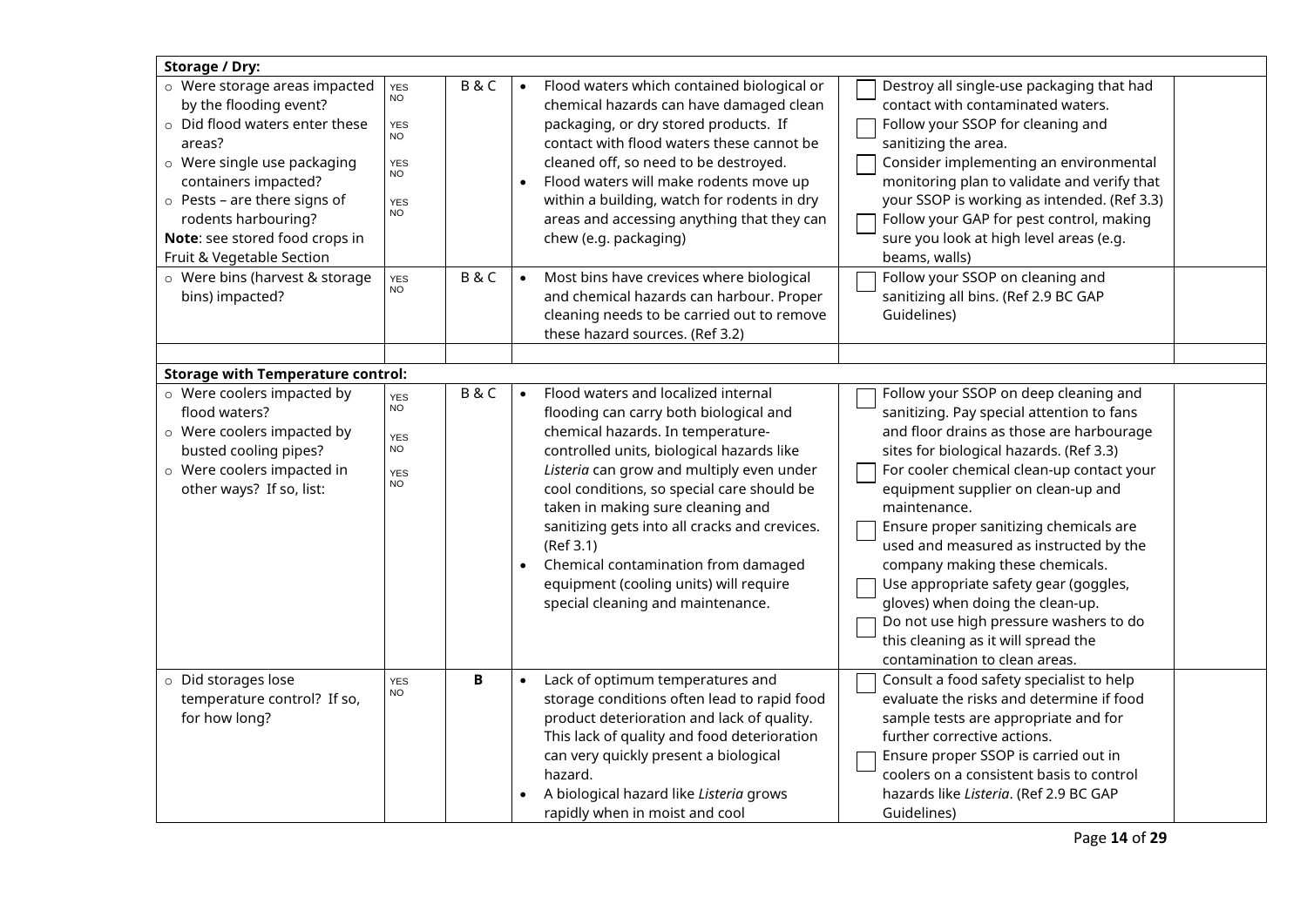|                                                                                                                                 |                         |                | temperatures and is extremely difficult to<br>remove once it is part of the microbial flora<br>in a production operation. Moist<br>environments encourage coliform and<br>mould growth creating conditions like<br>biofilms to flourish. (Ref 3.3)                                                                                                                                                                              |                                                                                                                                                                                                                                                                                                                                                                                                                                                                                 |
|---------------------------------------------------------------------------------------------------------------------------------|-------------------------|----------------|---------------------------------------------------------------------------------------------------------------------------------------------------------------------------------------------------------------------------------------------------------------------------------------------------------------------------------------------------------------------------------------------------------------------------------|---------------------------------------------------------------------------------------------------------------------------------------------------------------------------------------------------------------------------------------------------------------------------------------------------------------------------------------------------------------------------------------------------------------------------------------------------------------------------------|
| <b>Equipment:</b>                                                                                                               |                         |                |                                                                                                                                                                                                                                                                                                                                                                                                                                 |                                                                                                                                                                                                                                                                                                                                                                                                                                                                                 |
| o Was other production<br>equipment impacted by the<br>flooding event (eg. sorting<br>and packaging equipment)?<br>If so, list: | <b>YES</b><br><b>NO</b> | <b>B&amp;C</b> | If flood waters had contact with food<br>sorting and packaging equipment, an<br>evaluation of how much damage the<br>equipment received should be made by a<br>representative of the equipment supplier if<br>possible. If submerged in water then B and<br>C hazards can be harbouring in cracks,<br>equipment.<br>crevices and joints which require<br>specialized cleaning and maintenance. (Ref<br>3.1)<br>and maintenance. | Contact a supplier of your equipment to<br>determine the extent of damage the<br>equipment may have received, as they will<br>know if there are some key items in the<br>equipment that will need to be replaced<br>(e.g. O-rings) before cleaning the<br>Carry out your SSOP on cleaning all<br>equipment and keep records of cleaning<br>Consider implementing an environmental<br>monitoring plan to validate and verify that<br>your SSOP is working as intended. (Ref 3.3) |
| o Was other field equipment<br>impacted by the flooding<br>event (eg. harvesters, trailers,<br>tractors, trucks)? If so, list:  | YES<br><b>NO</b>        | B&C            | Vehicles submerged in water for any time<br>$\bullet$<br>period are subject to losing wet fluids,<br>which are classified as hazardous wastes. If<br>these were picked up by flood waters or<br>leaked inside buildings, then special care<br>should be taken when cleaning up as<br>residues could have been in the flood<br>waters. (Ref 3.6)<br>Research supports biosecurity measures<br>$\bullet$                          | After Field Conditions and Farmyard<br>Assessments have been completed to<br>determine the level of contamination in a<br>flooded field, a sanitation and cleaning<br>plan should be carried out if equipment<br>was used in contaminated fields.<br>Use SSOPs of vehicle tires and floor mats<br>to help with this prevention-based<br>corrective action. This SSOP should be                                                                                                  |
| $\circ$ - Were any of these vehicles<br>submerged in flood waters?                                                              | <b>YES</b><br><b>NO</b> |                | which include cleaning or not allowing<br>vehicles to transport biological, chemical<br>and physical hazards from one infected<br>(Ref 3.5)<br>area to a clean area. (Ref 3.4). GAPs can<br>reduce this source of transmission of<br>pathogens or cross-contamination from a<br>contaminated area.<br>and areas.                                                                                                                | implemented to ensure that vehicles are<br>cleaned after leaving a contaminated area.<br>Worker awareness training of cross-<br>contact with contaminated footwear and<br>vehicle floor mats will reduce transmission<br>from contaminated fields to clean fields                                                                                                                                                                                                               |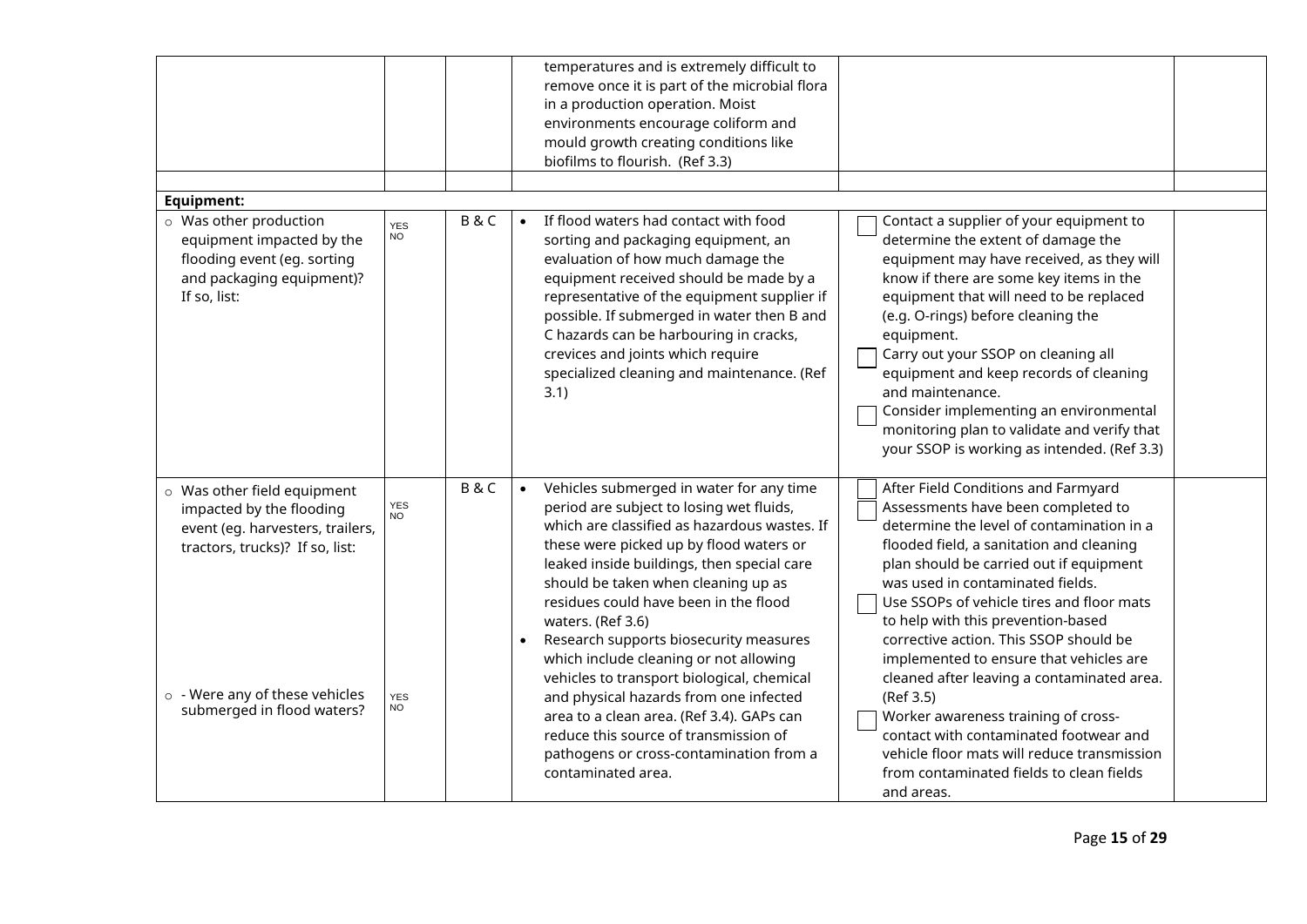<span id="page-16-0"></span>

| <b>Name of Operation:</b> |  |
|---------------------------|--|
| <b>Operator / Owner:</b>  |  |
| Location / Address:       |  |
|                           |  |

**Field Condition Assessment:** provides field details as to size, neighbouring N-E-S-W activities as these provide clues as to what may have landed on the field as contamination or hazard sources. Corrective Actions are limited; however, time, sun UV rays, and maintaining healthy soil practices will help bring sustainable and healthy safe crops in the future.

| #1: Hazard Identification:                             | #2:        | #3:           | #4: Rationale for type of Hazard Identified               | #5: Corrective Action Plan                                  | #6: Date  |
|--------------------------------------------------------|------------|---------------|-----------------------------------------------------------|-------------------------------------------------------------|-----------|
| <b>Observations <if b="" provide<="" yes,=""></if></b> | Yes /      | <b>Hazard</b> | I Research & documented monitoring methods                | <check all="" be="" implemented="" that="" will=""></check> | Completed |
| observations and note if photos                        | <b>NO</b>  | Type:         | &/or acceptable parameters of acceptance                  |                                                             |           |
| are available>                                         |            | P/C/B         |                                                           |                                                             |           |
| <b>Field Conditions:</b>                               |            |               |                                                           |                                                             |           |
| $\circ$ Are flood waters still on the                  | <b>YES</b> | B             | This represents a biological and chemical<br>$\bullet$    | All unharvested food product in                             |           |
| field?                                                 | <b>NO</b>  | For           | (see Fuel and Agricultural Chemical Spills                | contact with flood waters should be                         |           |
| $\circ$ Is there still unharvested                     | <b>YES</b> | chemical      | under Farmyard Assessment) hazards.                       | identified and destroyed.                                   |           |
| crop in the field?                                     | <b>NO</b>  | hazard        | All unharvested food products in contact<br>$\bullet$     |                                                             |           |
| $\circ$ Did these flood waters                         |            | see Fuel      | with flood waters should be considered                    |                                                             |           |
| come from other sources                                | <b>YES</b> | Spills and    | contaminated as this level of                             |                                                             |           |
| (e.g. overflow of drainage                             | <b>NO</b>  | Aq            | contamination cannot be washed off.                       |                                                             |           |
| ditches, dike breaches,                                |            | Chemical      | Primary contamination is the silt                         |                                                             |           |
| $etc.$ )?                                              |            | hazards       | (suspended in the water) where the                        |                                                             |           |
|                                                        |            |               | microbes attach to will deposit on the                    |                                                             |           |
| <b>Note:</b> Pooled water from rain                    |            |               | plants during the time water is receding                  |                                                             |           |
| that is not from excessive                             |            |               | into the ground. (Ref 4.1)                                |                                                             |           |
| overflows, should not be                               |            |               | Fields that were flooded just from rainfall,<br>$\bullet$ |                                                             |           |
| excessively contaminated and                           |            |               | will not have contaminants from other                     |                                                             |           |
| not considered in this Field                           |            |               | areas. This type of isolated flooding does                |                                                             |           |
| Assessment. Fields are                                 |            |               | not constitute a food safety risk. The risk               |                                                             |           |
| constantly exposed to rainfall                         |            |               | is increased when product is harvested                    |                                                             |           |
| and therefore considered a                             |            |               | under wet conditions due to cross-                        |                                                             |           |
| normal risk level.                                     |            |               | contamination with soil staying on                        |                                                             |           |
| Flooding due to rainfall and                           |            |               | products. (Ref 4.4)                                       |                                                             |           |
| causing overflows to flood                             |            |               |                                                           |                                                             |           |
| buildings is covered under                             |            |               |                                                           |                                                             |           |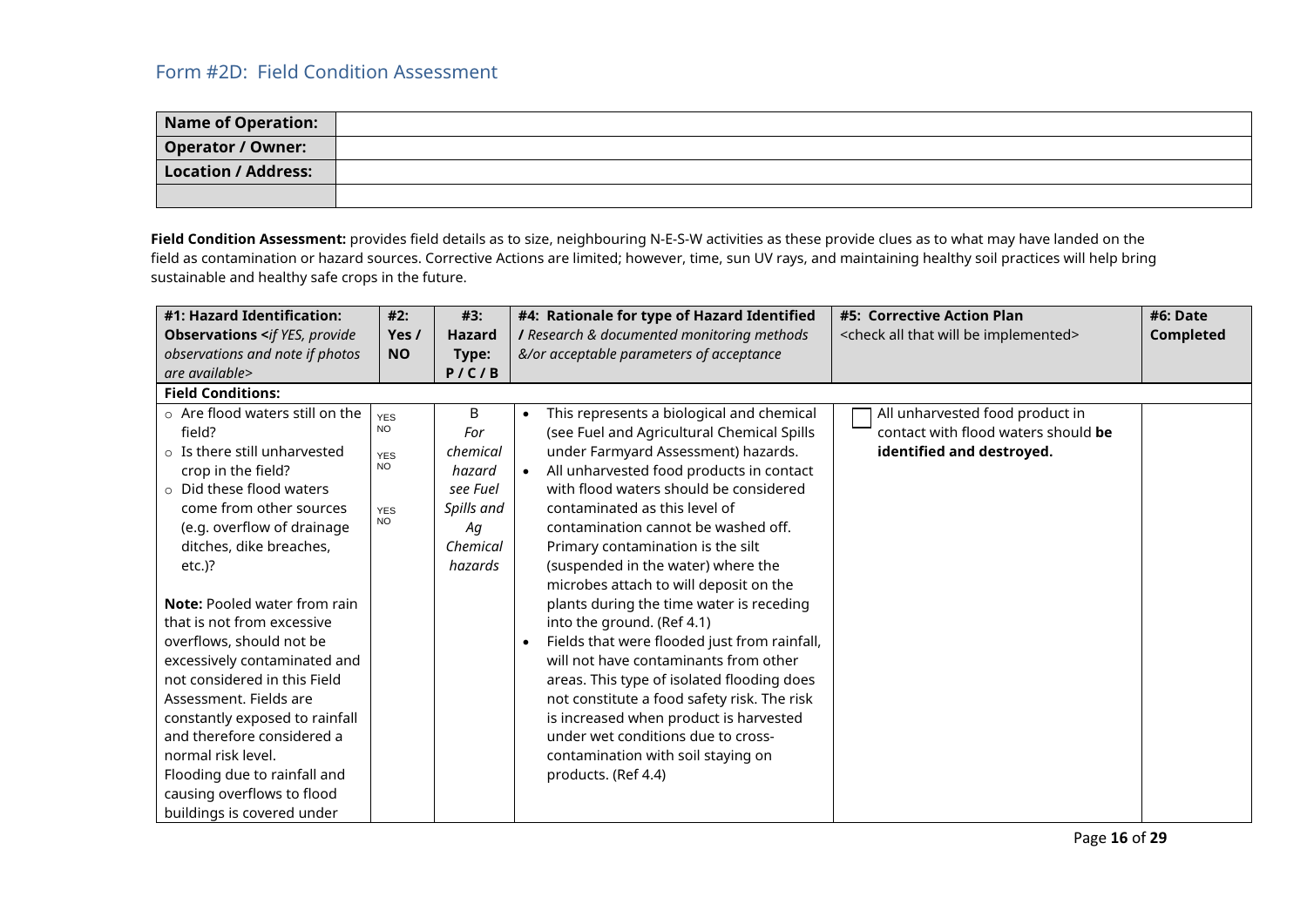| the Buildings & Equipment<br>Assessment.                                                                                                                                                                                                                                                                                                                                   |                                                                                                                              |   |                                                                                                                                                                                                                                                                                                                                                                                                                                                                                                                                                                                                                                                                        |                                                                                                                                                                                                                                                                                                                                                                                                                                                                                                                                     |
|----------------------------------------------------------------------------------------------------------------------------------------------------------------------------------------------------------------------------------------------------------------------------------------------------------------------------------------------------------------------------|------------------------------------------------------------------------------------------------------------------------------|---|------------------------------------------------------------------------------------------------------------------------------------------------------------------------------------------------------------------------------------------------------------------------------------------------------------------------------------------------------------------------------------------------------------------------------------------------------------------------------------------------------------------------------------------------------------------------------------------------------------------------------------------------------------------------|-------------------------------------------------------------------------------------------------------------------------------------------------------------------------------------------------------------------------------------------------------------------------------------------------------------------------------------------------------------------------------------------------------------------------------------------------------------------------------------------------------------------------------------|
| o Are there visible signs of<br>livestock manure on the<br>field?<br>$\circ$ Are there manure<br>stockpiles in any of the<br>surrounding areas (N-E-S-<br>W)?<br>$\circ$ Is there a home with a<br>septic system adjacent to<br>the field?<br>o Was there a portable toilet<br>on the field?<br>o Is the portable toilet still on<br>the field?<br>o When was the portable | <b>YES</b><br><b>NO</b><br><b>YES</b><br>NO <sup>1</sup><br><b>YES</b><br><b>NO</b><br><b>YES</b><br>NO<br><b>YES</b><br>NO. | B | Depending on what the flood waters were<br>exposed to prior to flooding your field,<br>they could have been exposed to both<br>livestock manure (green/not composted)<br>or from human septic systems. If these<br>are upstream from the direction of where<br>the water came, then this contamination<br>could have settled on your field supplying<br>an extra load of pathogens onto the field.<br>Research shows that healthy soils, sun UV,<br>and a period of time (120 days) are the<br>best methods to reduce an extra load of<br>pathogens. (Ref 4.5, 4.6)<br>Note: Canada has restrictions on livestock<br>$\circ$<br>medications, and therefore no chemical | Take photos of crop in flood waters.<br>Monitor the time period of when last<br>water recedes to when next crop is<br>ready for harvest.<br>Ensure that 120 days passes prior to a<br>new crop is harvested. (Ref 4.5)<br>Use farming practices that improve<br>soil health (eg. cover crops, crop<br>rotation, etc.)<br>Use GAPs cleaning and safety<br>precautions when dealing with the<br>port-a-potty.<br>Mark area if the reservoir was tipped<br>and emptied during the flood period.<br>Contact a rental company for proper |
| toilet last emptied prior to<br>the flooding event?                                                                                                                                                                                                                                                                                                                        |                                                                                                                              |   | Hazard is presently associated with<br>livestock manure.                                                                                                                                                                                                                                                                                                                                                                                                                                                                                                                                                                                                               | method of cleaning and disposal of<br>spilled human sewage.                                                                                                                                                                                                                                                                                                                                                                                                                                                                         |
| $\circ$ Were there animal<br>carcasses from drowned<br>rodents, wild animals,<br>domestic livestock on the<br>field?                                                                                                                                                                                                                                                       | <b>B&amp;P</b><br>YES<br>NO                                                                                                  |   | This is a biological hazard and dead<br>$\bullet$<br>carcasses can be a physical hazard to<br>future workers on the field.<br>Cattle carcasses can harbour Bovine<br>Spongiform Encephalopathy (BSE) or Mad<br>Cow Disease and must be handled and<br>disposed of as "Specified risk material" as<br>regulated by the CFIA (Ref 4.12)<br>Other animal carcasses require removal<br>$\bullet$<br>to a proper composting site. GAPs should<br>be used to prevent cross-contamination<br>to worker removing the carcasses.                                                                                                                                                | Awareness of cross-contamination<br>when handling dead carcasses.<br>Use gloves and follow proper hand<br>washing for personal safety.<br>Refer to CFIA Guidance on specified<br>risk material for disposal of cattle<br>carcasses.<br>Follow waste management protocols<br>for dead carcass removal or bury dead<br>rodents to speed decomposition.                                                                                                                                                                                |
| $\circ$ Is there debris on the field<br>that the water brought<br>along from adjacent<br>properties (eg. wood,<br>metal, or plastic)? If so, list<br>the debris:                                                                                                                                                                                                           | <b>P&amp;B</b><br><b>YES</b><br><b>NO</b>                                                                                    |   | This is both a physical hazard, and a<br>biological hazard.<br>Due to contact with contaminated water,<br>debris should all be considered<br>contaminated (Ref 1.7).<br>Follow GAPs during cleanup to prevent<br>cross-contamination to workers (Ref 1.8).                                                                                                                                                                                                                                                                                                                                                                                                             | Cleaning fields of physical debris and<br>harvesting clean products requires<br>that all workers are retrained on basic<br>Cross-contamination awareness.<br>GAPs in use of dirty and clean gloves<br>should be followed. This will also help<br>workers from becoming ill from                                                                                                                                                                                                                                                     |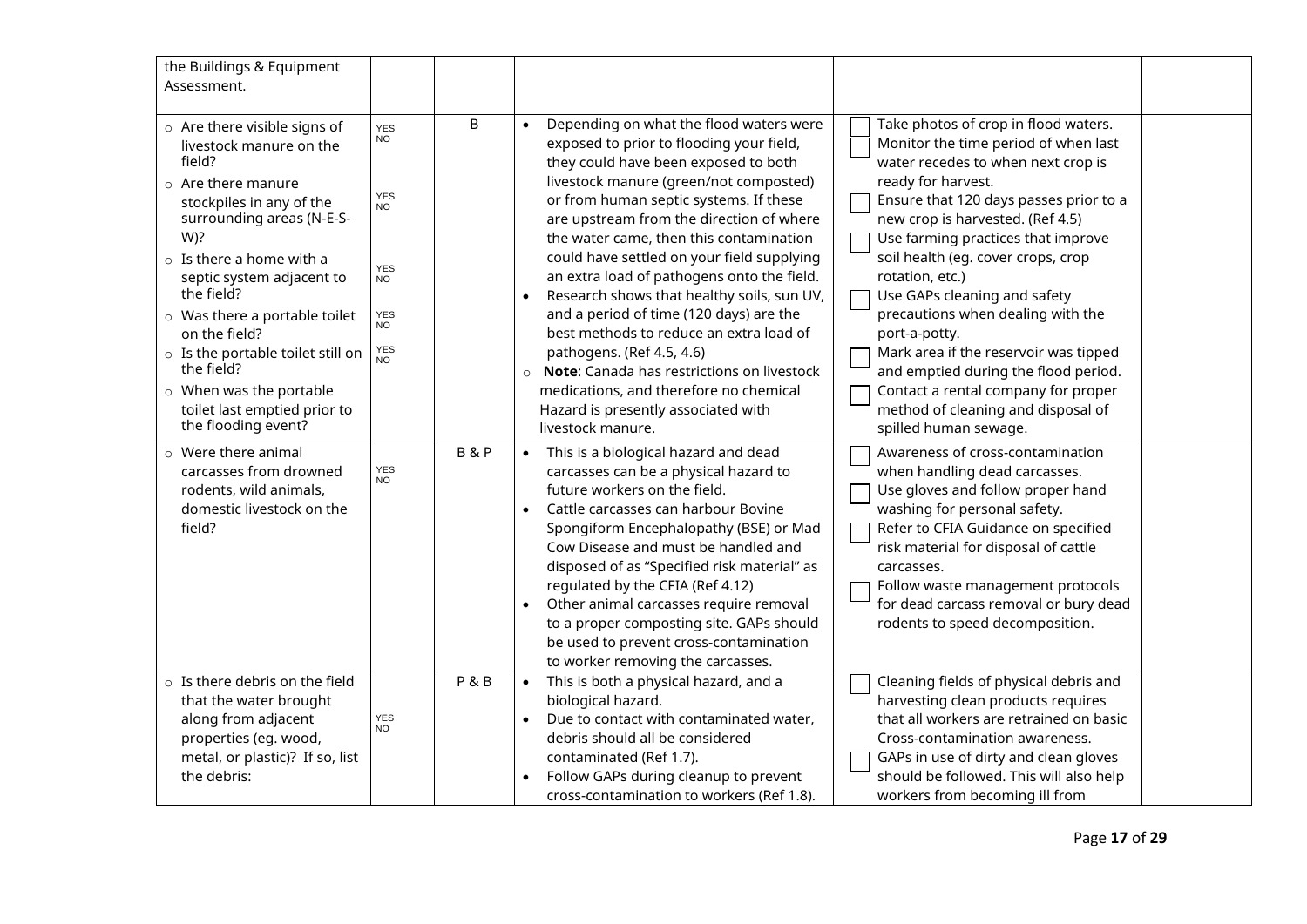|                                                                                                                |                                   |                                                                                                                                                                             | handling contaminated debris. (Ref<br>1.12)                                                                                                                                                                                                                                                                                                                           |
|----------------------------------------------------------------------------------------------------------------|-----------------------------------|-----------------------------------------------------------------------------------------------------------------------------------------------------------------------------|-----------------------------------------------------------------------------------------------------------------------------------------------------------------------------------------------------------------------------------------------------------------------------------------------------------------------------------------------------------------------|
| $\circ$ Is there indication of fuel<br>contamination in the<br>waters or on the field?                         | C & P<br><b>YES</b><br><b>NO</b>  | This represents a chemical hazard.<br>$\bullet$<br>If unharvested fall crops are still in the<br>field, these food products should be                                       | Destroy any unharvested crop if<br>chemical contamination occurred.<br>Clearly mark the field or sections                                                                                                                                                                                                                                                             |
| o Does the water or soil have<br>a 'shiny' look to it?                                                         | <b>YES</b><br><b>NO</b>           | considered contaminated as this<br>contamination cannot be removed from                                                                                                     | where chemical contamination is<br>observed or suspected.                                                                                                                                                                                                                                                                                                             |
| o Did you observe fuel<br>tanks/containers within the<br>field or surrounding areas?                           | <b>YES</b><br>NO.                 | food product (Ref 4.7)).<br>Research indicates fuel-based chemicals<br>(PHCs) are considered at low risk unless                                                             | Take photos of any fuel<br>tanks/containers in the field<br>If chemical contamination is observed                                                                                                                                                                                                                                                                     |
| o Were any vehicles<br>abandoned next to the<br>field?                                                         | <b>YES</b><br><b>NO</b>           | there is a known large commercial spill.<br>These chemicals are broken down by soil<br>organisms and time will remediate the<br>contaminated soil (Ref 4.7; 4.8; 4.9; 4.10) | or reasonably suspected based on a<br>spill of fuel-based chemicals, consider:<br>delaying pruning,<br>delay planting, or<br>testing the soil.<br>If test results show elevated levels<br>that exceed guidelines, do not plant<br>but conduct further soil testing again<br>later in the summer<br>Review the Fruit & Vegetable Crop RA<br>in regard to Future crops. |
| o Did you observe plastic<br>containers from chemicals                                                         | <b>C&amp;P&amp;B</b><br>YES<br>NO | This can present both chemical and<br>physical hazards.                                                                                                                     | Mark out the field areas where<br>chemical spills were observed or                                                                                                                                                                                                                                                                                                    |
| or pesticides in the field?<br>o Was there a chemical<br>storage on the field, what<br>condition is it in now? | YES<br>NO.                        | If the flooding caused a nearby chemical<br>$\bullet$<br>shed to be taken off of its moorings, or<br>openings like windows dislodged:<br>1) chemical containers could       | suspected.<br>When determined if and what type of<br>chemicals entered the field, keep a log<br>from the date of occurrence to first                                                                                                                                                                                                                                  |
| $\circ$ Was there a chemical shed<br>on the property next to<br>your field?                                    | <b>YES</b><br>NO.                 | have been opened due to<br>pressure,<br>or if the containers had<br>2)<br>already been opened water<br>could have gotten in and                                             | date of next harvest to show that<br>correct pre-harvest intervals were met.<br>Use GAPs proper glove use for cleanup<br>of any physical agricultural containers<br>as they will be contaminated with                                                                                                                                                                 |
|                                                                                                                |                                   | caused leakages.<br>Many of these chemicals are put on fields<br>$\bullet$<br>prior to harvesting and do break down<br>over time (Ref 1.10).                                | biological hazards. (Ref 1.12)                                                                                                                                                                                                                                                                                                                                        |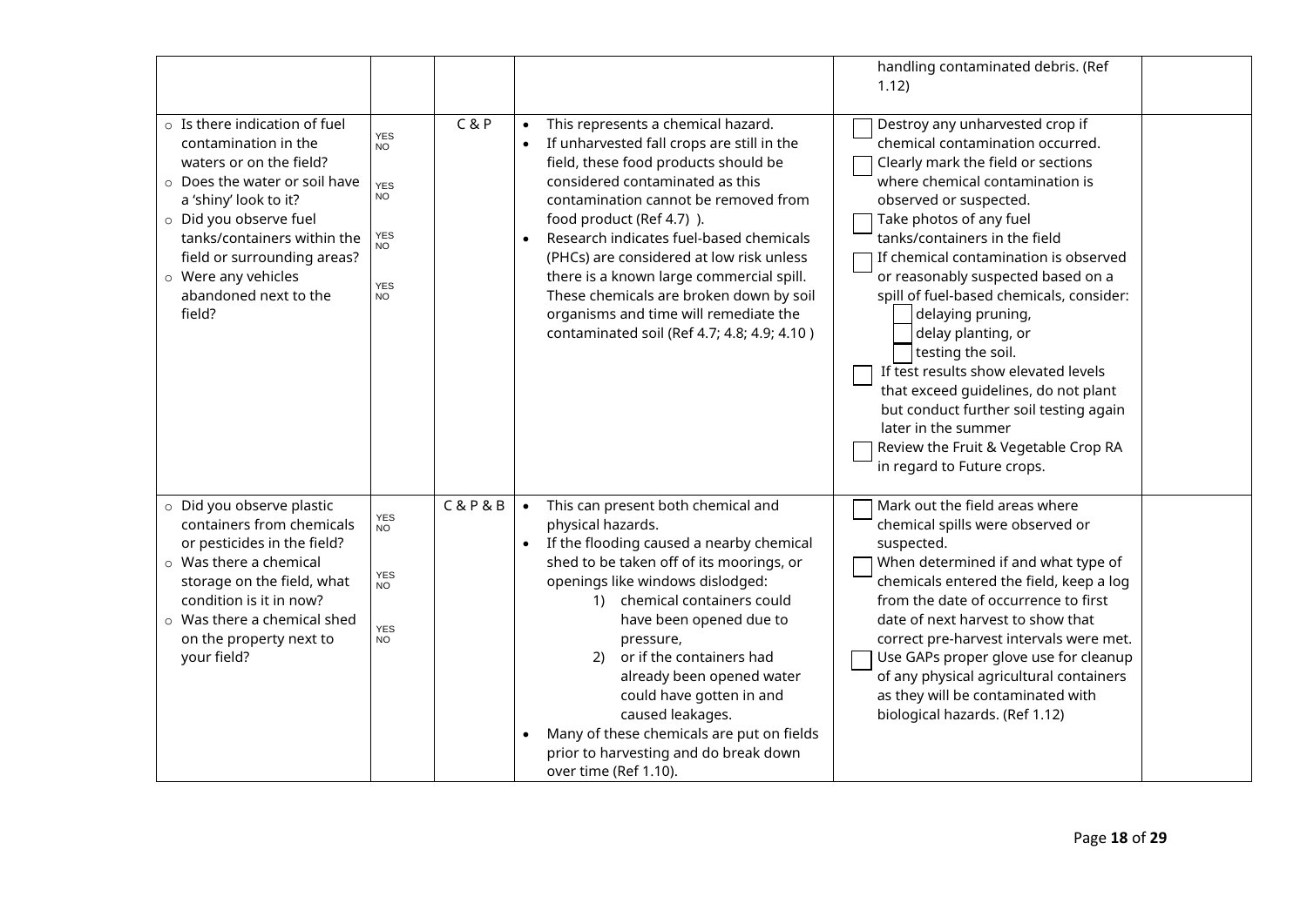|                                                                                                                                                                                        |                                                                               | Ensuring healthy soil organisms are<br>present will help degrade agricultural<br>chemicals.                                                                                                                                                                                                                                                                                                                                                                                                                                                                                                                                                                                                                                                                                                                           |                                                                                                                                                                                                                                                                  |  |
|----------------------------------------------------------------------------------------------------------------------------------------------------------------------------------------|-------------------------------------------------------------------------------|-----------------------------------------------------------------------------------------------------------------------------------------------------------------------------------------------------------------------------------------------------------------------------------------------------------------------------------------------------------------------------------------------------------------------------------------------------------------------------------------------------------------------------------------------------------------------------------------------------------------------------------------------------------------------------------------------------------------------------------------------------------------------------------------------------------------------|------------------------------------------------------------------------------------------------------------------------------------------------------------------------------------------------------------------------------------------------------------------|--|
| $\circ$ Does a major asphalted<br>highway or road run along<br>any side of the field?<br>$\circ$ Is there a busy intersection<br>adjacent to your land?<br>o Other identified sources? | <b>YES</b><br><b>NO</b><br><b>YES</b><br><b>NO</b><br><b>YES</b><br><b>NO</b> | Research shows that during a heavy rain<br>storm or flooding event, heavy metals,<br>asbestos, and other fuel-based chemicals<br>(PHC)s can be picked up by moving waters<br>and then deposited in other areas. It is<br>documented that these contaminants can<br>be carried up to half a mile/500 to 800<br>meters from a source like a major<br>highway or commercial source. Asbestos<br>is a natural substance found in certain<br>parts of the natural earth formations and<br>used in vehicle brakes. It is a known<br>carcinogen and can contaminate soil. At<br>present the research is limited but does<br>not indicate a direct food safety hazard to<br>food production through plants and can<br>be considered a low risk due to the high<br>allowances for asbestos in the soil. (Refs.<br>$4.7 - 4.11$ | There is no corrective action for this.<br>Monitor growth and development of<br>plants (crop and weeds/native plants)<br>on edge of field closest to the major<br>asphalted road as poor plant growth<br>may indicate soil contamination or<br>poor soil health. |  |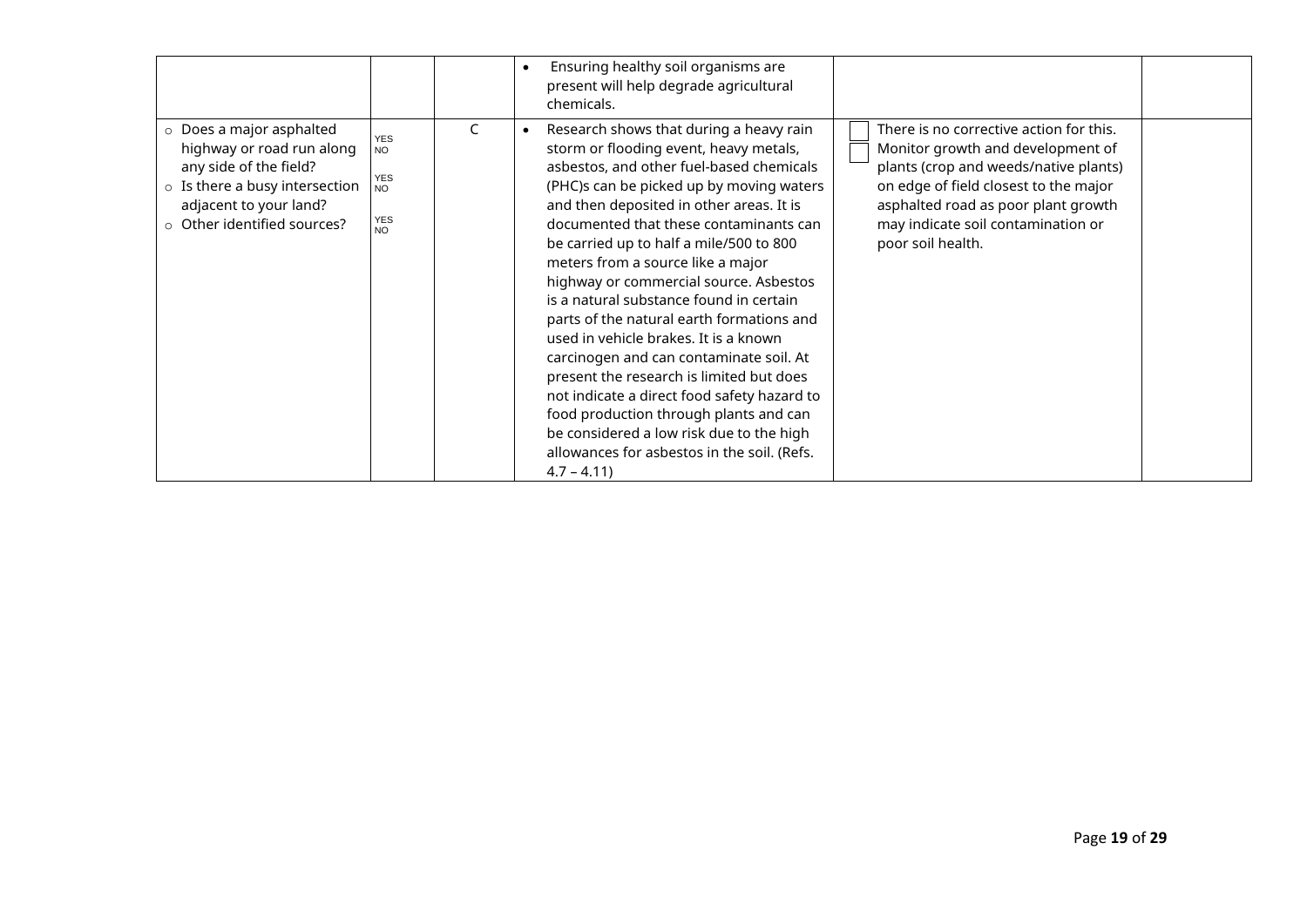## <span id="page-20-0"></span>Form #2E: Fruit and Vegetable Crops Assessment

| Name of Operation:       |  |
|--------------------------|--|
| <b>Operator / Owner:</b> |  |
| Location / Address:      |  |
|                          |  |

**Fruit and Vegetable Crops Assessment:** *provides details as to what type of crops were not harvested / Stored crops / Berry Plants in field / and Future crops*.

| #1: Hazard Identification:<br>#3: Hazard<br>#4: Rationale for type of Hazard<br>#2:<br><b>Identified / Research &amp; documented</b><br><b>Observations <if b="" provide<="" yes,=""><br/>YES /<br/>Type:<br/>observations and note if photos<br/>P / C / B<br/>monitoring methods &amp;/or acceptable<br/><b>NO</b><br/>are available&gt;<br/>parameters of acceptance<br/>Unharvested and planted crops present at time of flooding:</if></b> |                                                                | #5: Corrective Action Plan<br><check all="" be="" implemented="" that="" will=""></check> | #6: Date<br>Completed                                                                                                                                                                                                                                                |                                                                                                                                                                                        |  |  |  |
|-------------------------------------------------------------------------------------------------------------------------------------------------------------------------------------------------------------------------------------------------------------------------------------------------------------------------------------------------------------------------------------------------------------------------------------------------|----------------------------------------------------------------|-------------------------------------------------------------------------------------------|----------------------------------------------------------------------------------------------------------------------------------------------------------------------------------------------------------------------------------------------------------------------|----------------------------------------------------------------------------------------------------------------------------------------------------------------------------------------|--|--|--|
| o Were plants submerged in<br>flood waters?<br>$\circ$ How high was the water?                                                                                                                                                                                                                                                                                                                                                                  | <b>YES</b><br><b>NO</b>                                        | B                                                                                         | This represents biological hazards and<br>$\bullet$<br>all unharvested food products in<br>contact with flood waters would be<br>considered contaminated as this level<br>of contamination cannot be washed off<br>(Ref 5.1, 5.2, 5.3.5.4).                          | All unharvested food product in<br>contact with flood waters should be<br>identified and destroyed.                                                                                    |  |  |  |
|                                                                                                                                                                                                                                                                                                                                                                                                                                                 | Fall Planted root crops (e.g. garlic) - see Future Crops below |                                                                                           |                                                                                                                                                                                                                                                                      |                                                                                                                                                                                        |  |  |  |
| <b>Stored crops harvested before flooding:</b>                                                                                                                                                                                                                                                                                                                                                                                                  |                                                                |                                                                                           |                                                                                                                                                                                                                                                                      |                                                                                                                                                                                        |  |  |  |
| o Were stored food products<br>in contact with flood<br>waters?                                                                                                                                                                                                                                                                                                                                                                                 | <b>YES</b><br><b>NO</b>                                        | B&C                                                                                       | This represents a biological and /or<br>$\bullet$<br>chemical hazard.<br>All harvested food products in contact<br>$\bullet$<br>with flood waters would be considered<br>contaminated as this level of<br>contamination cannot be washed off<br>(Ref 5.2, 5.6, 5.7). | All stored food product in contact with<br>flood waters should be identified and<br>destroyed.                                                                                         |  |  |  |
| o Were there flood waters in<br>storage area, but stored<br>food product not in contact<br>with flood waters?                                                                                                                                                                                                                                                                                                                                   | <b>YES</b><br><b>NO</b>                                        | <b>B&amp;C</b>                                                                            | Identify all unaffected products for<br>removal.<br>If GAPs (hand cleaning, use of gloves,<br>$\bullet$<br>etc.) during removal are not used the<br>products can become cross-<br>contaminated causing both B and C                                                  | Train workers on GAPs for prevention<br>of cross-contamination.<br>Ensure proper glove use, hand<br>cleaning,<br>Use clean bins, separation barriers are<br>used when moving products. |  |  |  |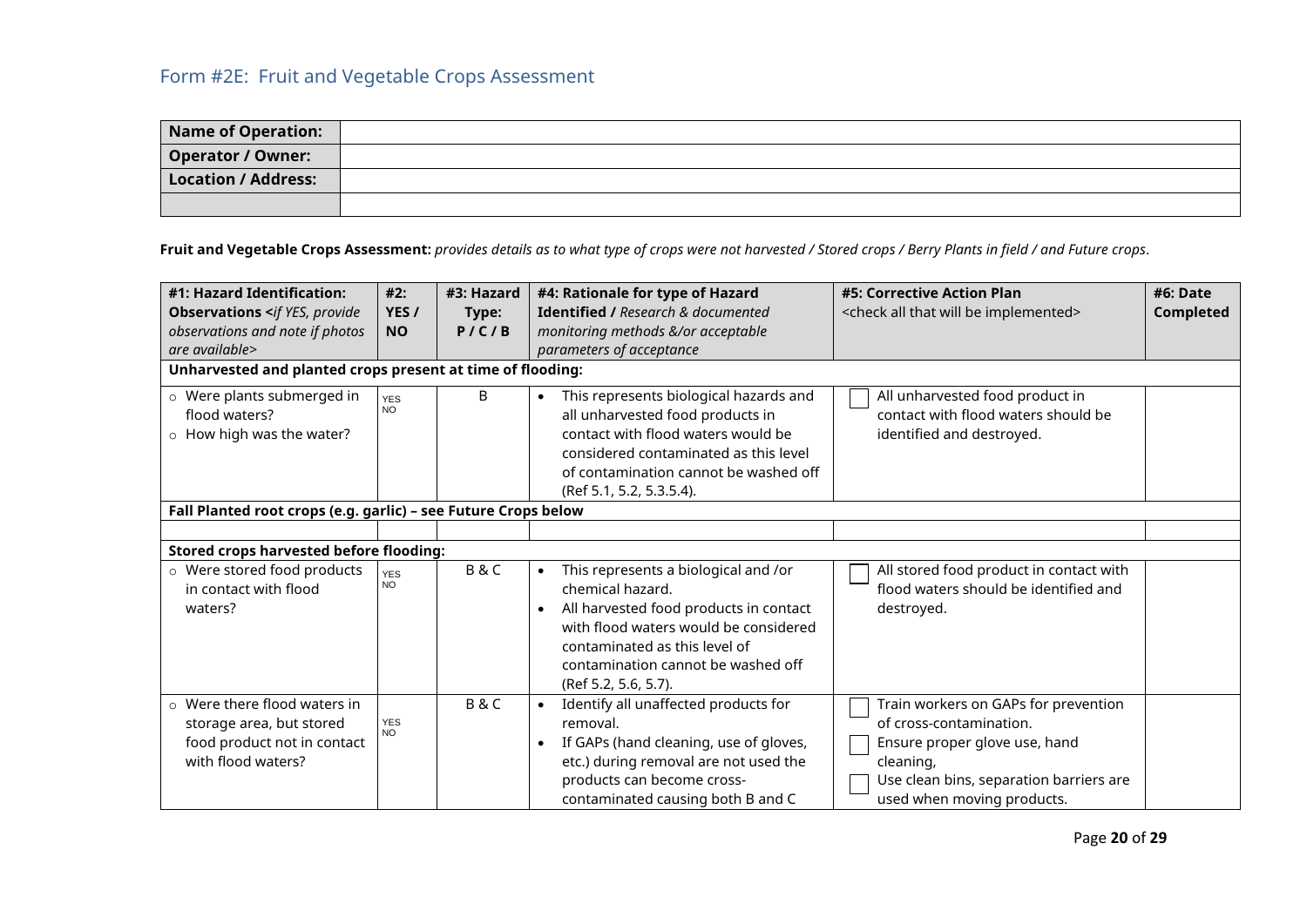|                                                                                                                                                                     |                                                    |     | hazards due to the surrounding<br>environment. Be prepared that buyers<br>may ask for photos to show lack of<br>contact with flood waters, and possibly<br>food product testing for Indicator<br>Organisms (E.coli up to 10 cfu per gram<br>of food product) (Ref 5.2;5.6).                                                                                                                                                                                                                                                                                                                                                                           | If buyer requests verification of food<br>safety, be prepared to send samples<br>for E.coli testing to be done by a<br>certified lab. (E.coli up to 10 cfu per<br>gram of food product) (Ref 5.6)<br>Ensure traceability records of these<br>products are documented. (Ref 5.7)                                                                                                                                                                                                                   |
|---------------------------------------------------------------------------------------------------------------------------------------------------------------------|----------------------------------------------------|-----|-------------------------------------------------------------------------------------------------------------------------------------------------------------------------------------------------------------------------------------------------------------------------------------------------------------------------------------------------------------------------------------------------------------------------------------------------------------------------------------------------------------------------------------------------------------------------------------------------------------------------------------------------------|---------------------------------------------------------------------------------------------------------------------------------------------------------------------------------------------------------------------------------------------------------------------------------------------------------------------------------------------------------------------------------------------------------------------------------------------------------------------------------------------------|
|                                                                                                                                                                     |                                                    |     |                                                                                                                                                                                                                                                                                                                                                                                                                                                                                                                                                                                                                                                       |                                                                                                                                                                                                                                                                                                                                                                                                                                                                                                   |
| <b>Existing planting: perennial crops:</b><br>o Were perennial plants<br>submerged in flood waters<br>o Are these plants going to<br>produce a crop next<br>season? | <b>YES</b><br><b>NO</b><br><b>YES</b><br><b>NO</b> | B&C | The biological hazards from the 2021<br>$\bullet$<br>flood waters should have a low risk<br>impact on 2022 harvest products as<br>long as enough sun UV rays, and time<br>has elapsed.<br>chemical hazards will be based on the<br>Field Conditions RA and if chemical<br>contamination occurred. However,<br>most pesticides and fuel hydrocarbons<br>break down over time. Research<br>indicates when specific chemicals are of<br>concern there are ways to improve soil<br>health. (Ref 5.8)                                                                                                                                                      | Monitor the time period of when last<br>water recedes to when next crop is<br>ready for harvest.<br>Monitor plant growth close to<br>suspected fuel spills, as poor plant<br>growth may be an indicator of fuel<br>present in the soil.                                                                                                                                                                                                                                                           |
| o Are pruning activities<br>planned for the months<br>following flooding? (e.g.<br>blueberry, raspberry,<br>blackberry)                                             | <b>YES</b><br><b>NO</b>                            | B&C | This can represent a biological and<br>$\bullet$<br>chemical hazard to people pruning and<br>handling contaminated plant material.<br>If plants were submerged, they should<br>be considered contaminated and extra<br>care should be taken when handling<br>this plant material and any tools and<br>gloves used during this pruning.<br>The 2021 flood waters biological<br>hazards should be a low risk impact for<br>2022 harvest products as enough sun<br>UV rays, time, and use of GAPs during<br>pruning should have reduced potential<br>biological hazards.<br>If chemical contamination occurred<br>based on the Field Conditions RA, then | Delay pruning as long as possible to<br>allow as much sun UV to break down<br>biological and chemical hazards as<br>possible.<br>Train workers in cross-contamination<br>awareness and personal hygiene<br>habits to prevent worker from getting<br>ill (e.g. touching the face, eating<br>without proper hand cleaning, etc.).<br>Have staff report any illnesses.<br>During pruning, ensure workers are<br>frequently:<br>cleaning pruning tools,<br>changing dirty gloves, and<br>hand washing |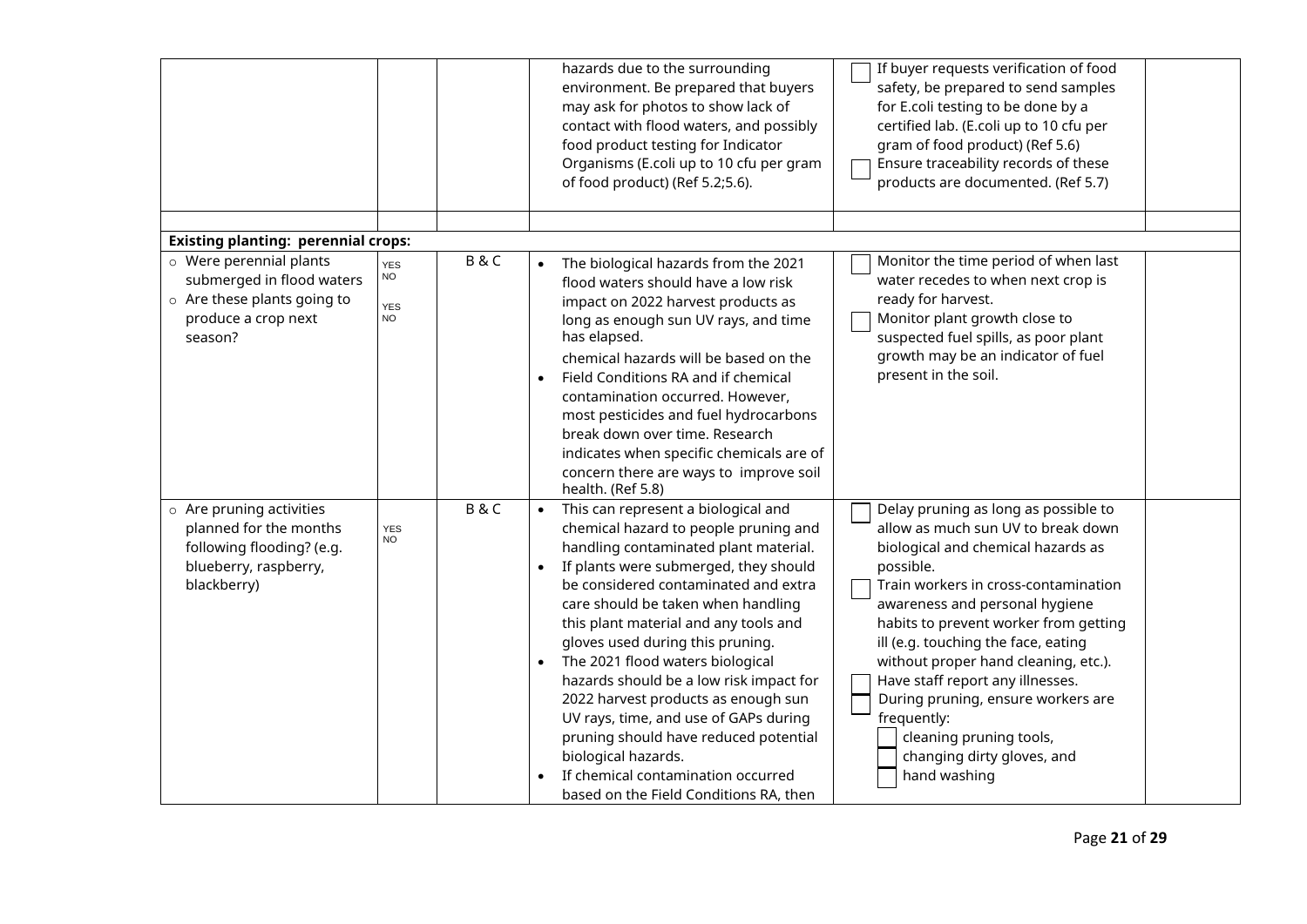|                                                                                                                                           |                                                                                                                                                                                                                                                                                                                                                                                                                                                                                                                                          |     | research supports that the prunings<br>from affected plants should be<br>removed from the field (not<br>chipped/mulched) so as not to add<br>chemicals to the soil for later uptake by<br>the plants or contamination of<br>waterways. (Ref 5.1)                                                                                                                                                                                                                                                                                                      | Review Field Condition Assessment RA,<br>if chemical contamination is suspected,<br>ensure pruned plant material is<br>properly removed from the field.                                                                                                                                                                                                                                                                                                                                                                                                                                                                                              |  |  |
|-------------------------------------------------------------------------------------------------------------------------------------------|------------------------------------------------------------------------------------------------------------------------------------------------------------------------------------------------------------------------------------------------------------------------------------------------------------------------------------------------------------------------------------------------------------------------------------------------------------------------------------------------------------------------------------------|-----|-------------------------------------------------------------------------------------------------------------------------------------------------------------------------------------------------------------------------------------------------------------------------------------------------------------------------------------------------------------------------------------------------------------------------------------------------------------------------------------------------------------------------------------------------------|------------------------------------------------------------------------------------------------------------------------------------------------------------------------------------------------------------------------------------------------------------------------------------------------------------------------------------------------------------------------------------------------------------------------------------------------------------------------------------------------------------------------------------------------------------------------------------------------------------------------------------------------------|--|--|
| <b>Existing planting: fall-planted root crops:</b>                                                                                        |                                                                                                                                                                                                                                                                                                                                                                                                                                                                                                                                          |     |                                                                                                                                                                                                                                                                                                                                                                                                                                                                                                                                                       |                                                                                                                                                                                                                                                                                                                                                                                                                                                                                                                                                                                                                                                      |  |  |
| o Were fields planted with<br>root crops prior to the<br>flooding?<br>o Fall planted for next spring<br>e.g. garlic, seeded<br>brassicas? | <b>YES</b><br><b>NO</b><br><b>YES</b><br><b>NO</b>                                                                                                                                                                                                                                                                                                                                                                                                                                                                                       | B   | Soil testing and food testing can be<br>used to determine if this is a<br>potentially HIGH risk. Consider the<br>volume of food units when<br>considering testing food, as this can<br>be expensive based on the volume of<br>units to test to ensure the level of<br>confidence is achieved. (Ref 5.2, 5.5,<br>5.6)<br>If manure is a potential hazard (Field<br>RA), the plant health is NOT an indicator<br>of the non-presence of pathogens. The<br>quality of plant growth can be a<br>deceiving factor as to the safety of the<br>food product. | Corrective actions will be determined<br>by amount of contamination in the<br>Field Conditions RA.<br>The quality of the plants (fruiting or<br>bulb structures) should be monitored<br>during growth and development.<br>Send representative samples for food<br>testing prior to harvesting. Tests<br>should include E.coli, Listeria, and<br>Salmonella (if indicated) in Field<br>Condition RA.<br>Ensure safe GAP harvesting practices<br>by workers in regard to:<br>proper hand washing before<br>and after handling products,<br>use and cleaning of harvest<br>tools.<br>Ensure traceability records are kept on<br>all products harvested. |  |  |
| <b>Future planting:</b>                                                                                                                   |                                                                                                                                                                                                                                                                                                                                                                                                                                                                                                                                          |     |                                                                                                                                                                                                                                                                                                                                                                                                                                                                                                                                                       | Note: The 2021 flood waters biological hazards should have a low impact on 2022 non-ground level harvest products as                                                                                                                                                                                                                                                                                                                                                                                                                                                                                                                                 |  |  |
|                                                                                                                                           | enough sun UV rays and time should have reduced any potential surface biological hazards. However cross-<br>contamination can result from heavily contaminated soils and especially to products that can be eaten raw in close<br>proximity to the soil. GAPs should be used to prevent these types of potential hazards causing food contamination.<br>Consideration of these risks should be part of the planting decisions for these flooded fields, thereby giving them a<br>chance to recover and encourage healthy soil practices. |     |                                                                                                                                                                                                                                                                                                                                                                                                                                                                                                                                                       |                                                                                                                                                                                                                                                                                                                                                                                                                                                                                                                                                                                                                                                      |  |  |
| o Working in contaminated<br>fields following a major<br>deviation like flooding?                                                         | <b>YES</b><br><b>NO</b>                                                                                                                                                                                                                                                                                                                                                                                                                                                                                                                  | B&C | Soil can still have higher than normal<br>$\bullet$<br>contaminant levels during pruning,<br>seeding, and planting time, as<br>organisms do not die in cold                                                                                                                                                                                                                                                                                                                                                                                           | Follow GAPs for training on cross-<br>contamination awareness for both<br>biological and chemical hazards,                                                                                                                                                                                                                                                                                                                                                                                                                                                                                                                                           |  |  |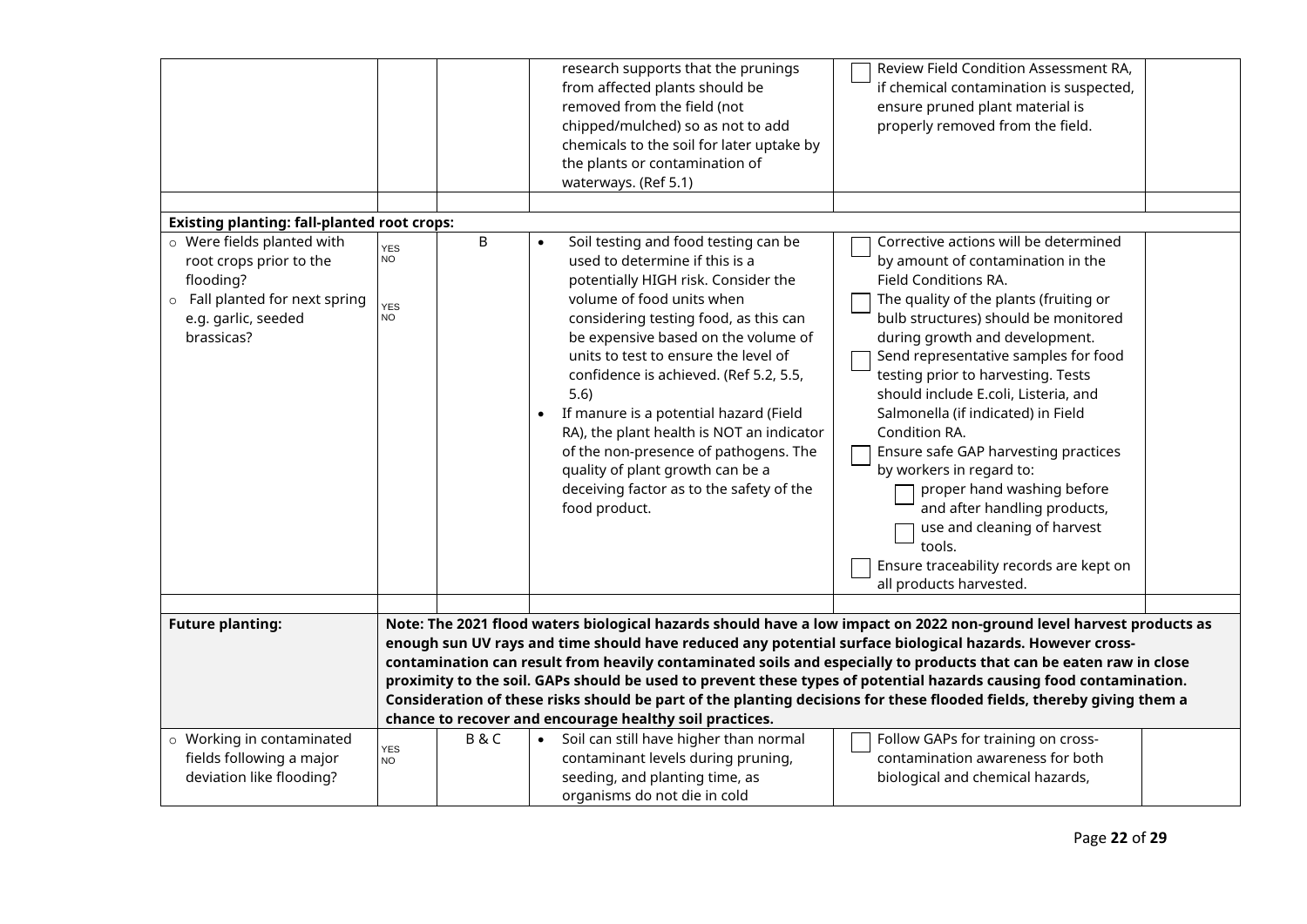|                                                                                                                                         |                  |                | temperatures (they only hibernate), so<br>care should be taken when working in<br>these types of fields. (Ref 5.8, 5.9, 5.10)                                                                                                                                                                                                                                                                                                                              | Follow GAPs for on-field hand washing<br>to be available for workers<br>Follow GAP for worker hygiene<br>awareness, as it is easy for workers to<br>pick up biological hazards while<br>working in contaminated soil<br>conditions (e.g. gloves, boots, poor<br>hygiene habits).<br>Tools, vehicle tires to be cleaned after<br>leaving a contaminated field.<br>Mark off portions of the field where<br>Chemical hazards were identified.                                                                                                                            |
|-----------------------------------------------------------------------------------------------------------------------------------------|------------------|----------------|------------------------------------------------------------------------------------------------------------------------------------------------------------------------------------------------------------------------------------------------------------------------------------------------------------------------------------------------------------------------------------------------------------------------------------------------------------|-----------------------------------------------------------------------------------------------------------------------------------------------------------------------------------------------------------------------------------------------------------------------------------------------------------------------------------------------------------------------------------------------------------------------------------------------------------------------------------------------------------------------------------------------------------------------|
| o Are you planning on<br>planting products that can<br>be eaten raw (no cooking)?<br>Like salad greens, radishes,<br>green onions, etc. | <b>YES</b><br>NO | B&C            | These food crops present a high risk<br>with high potential for recalls. (Ref 5.1).<br>If the Field Condition RA indicates a<br>high load of contamination of either<br>biological or chemical hazards, research<br>recommends a rest period with a non-<br>edible cover crop be grown.<br>Many buyers are now expecting<br>growers to sample products for<br>indicator organisms before shipping,<br>especially to export markets. (Ref 5.1,<br>$5.12$ ). | Base your planting decisions on the<br>level of risk determined by the Field<br>Conditions RA.<br>Products that can be eaten raw are<br>strongly discouraged if there are risks<br>identified in the Field Conditions RA.<br>Consider growing a quick growing<br>cover crop to allow more time for<br>degradation of contaminants.<br>If a biological hazard is indicated in<br>the Field Conditions RA, consider<br>growing a crop that requires peeling<br>of the outer shell and a cooking step<br>prior to consuming the product (e.g.<br>hard shelled squashes). |
| o Are you planning to plant<br>root crops in the coming<br>months?                                                                      | <b>YES</b><br>NO | <b>B&amp;C</b> | From your Field Condition RA<br>$\bullet$<br>determine the risk of chemical hazards<br>to field site.                                                                                                                                                                                                                                                                                                                                                      | Ensure you apply the 120 day<br>separation from the time of flooding<br>to harvesting to provide a time period<br>for breakdown of identified hazard<br>organisms and sun UV light to<br>breakdown surface organisms.<br>Be aware of cross-contamination<br>when using irrigation sources which<br>may still have high loads of<br>pathogens.                                                                                                                                                                                                                         |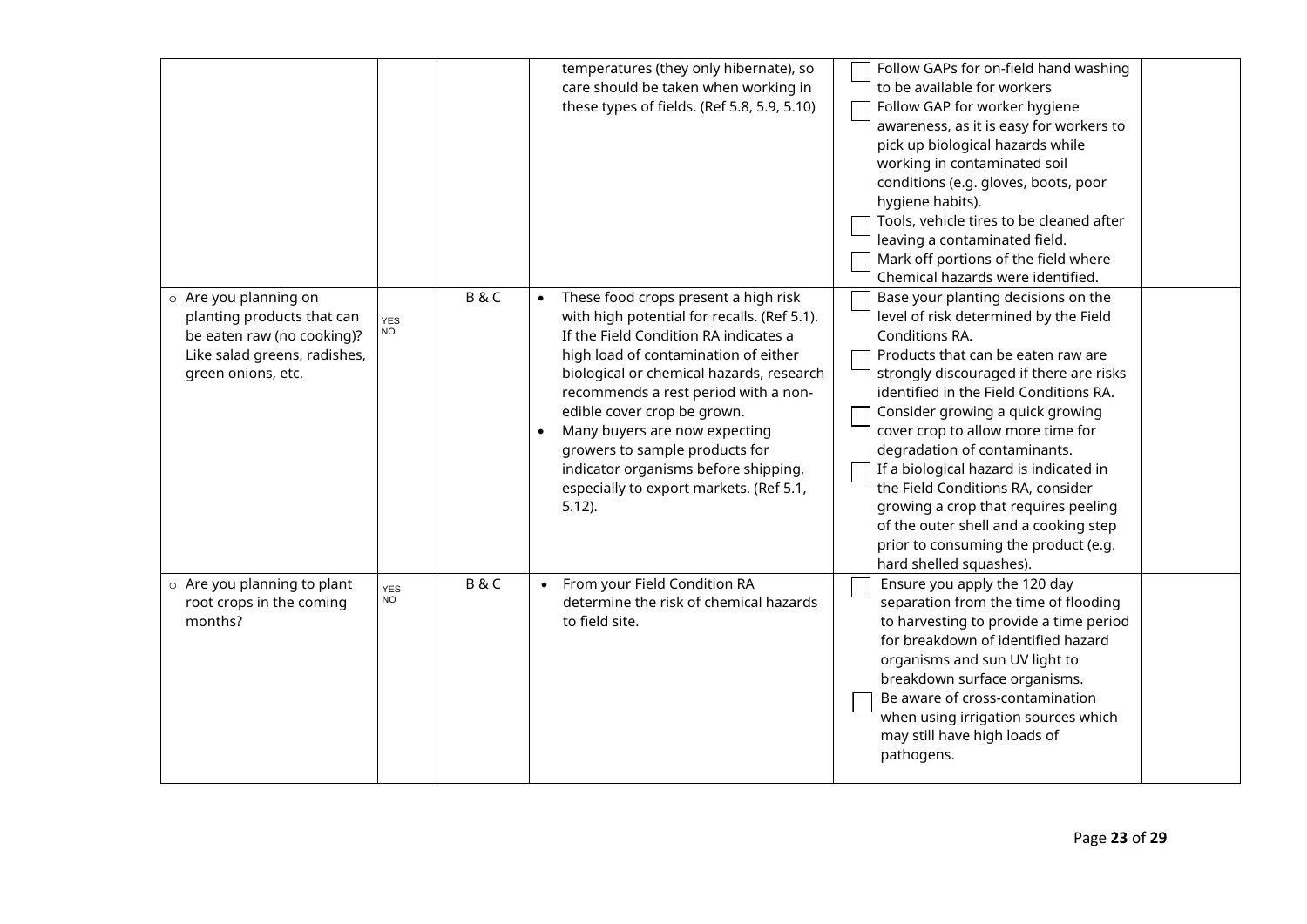|                                                                                     |                         |                |                                                                                                                                                                                                                                                                                                                                                                                                                                                                                        | If chemical hazards are identified in<br>the Field RA, consider doing the<br>following:<br>delay planting,<br>plant a cover crop,<br>plant a lower risk crop instead (e.g.<br>a non-food crop or a crop that<br>consumers do not eat (e.g. non-<br>edible flowers, hops, hemp, etc.).<br>test crop before harvest<br>Test irrigation waters to ensure you do<br>not add extra biological hazards to the<br>crop.<br>During harvest follow your regular<br>GAP and Traceability programs to<br>ensure safe products. |  |
|-------------------------------------------------------------------------------------|-------------------------|----------------|----------------------------------------------------------------------------------------------------------------------------------------------------------------------------------------------------------------------------------------------------------------------------------------------------------------------------------------------------------------------------------------------------------------------------------------------------------------------------------------|---------------------------------------------------------------------------------------------------------------------------------------------------------------------------------------------------------------------------------------------------------------------------------------------------------------------------------------------------------------------------------------------------------------------------------------------------------------------------------------------------------------------|--|
| $\circ$ Are you planning to plant<br>perennial berry crops in the<br>coming months? | <b>YES</b><br><b>NO</b> | <b>B&amp;C</b> | Soil can still have higher than normal<br>$\bullet$<br>levels of contaminants during planting<br>time, as organisms do not die in cold<br>temperatures (they only hibernate), so<br>care should be taken when working in<br>these types of fields.<br>New blueberry and raspberry plants<br>typically are not harvested in the first<br>year of planting, so product food safety<br>is not a concern.<br>Refer to the chemical contaminants<br>identified in your Field Conditions RA. | Follow your regular GAP program for<br>safe practices when planting or<br>seeding new crops.<br>Ensure workers moving from new<br>fields to clean existing fields are aware<br>of how cross-contamination and<br>transmission happens. For example,<br>gloves used in a contaminated field<br>should not be used in a clean field.<br>Vehicle tires and footwear to be<br>cleaned after having been in a<br>contaminated field and before<br>entering a clean field.                                                |  |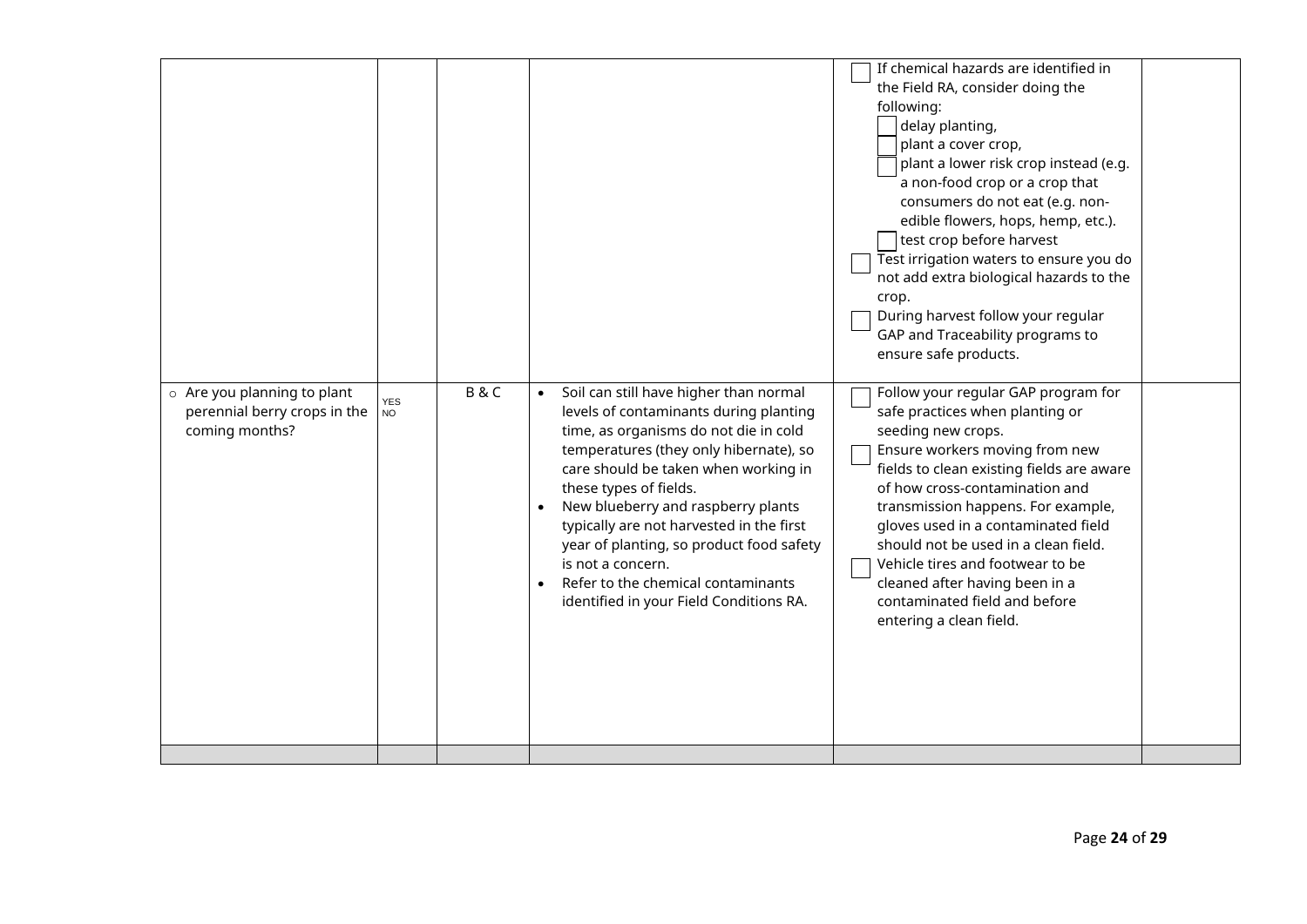## <span id="page-25-0"></span>Form #3: Template for Flood Record Keeping

| <b>Name of Operation:</b> |  |
|---------------------------|--|
| <b>Operator / Owner:</b>  |  |
| Location / Address:       |  |
|                           |  |

**Template for Flood Record Keeping:** Documentation is important part of food safety. To help keep flood information all in one spot, here is an example of all the primary pieces of information you should have on hand, particularly if you get audited for a Food Safety Certification program. This information supports the risk assessment forms and what corrective actions you chose to implement.

| <b>Date</b> | # of Acres / Storage<br><b>Unit/ Well / Equipment</b> | Crop /<br><b>Field plants</b> | <b>Flood Date &amp;</b><br><b>Source of Flood</b><br>Water | <b>Duration of</b><br><b>Flood</b><br>(time) | <b>Testing Results</b><br>(either your own or<br>copy from other<br>source) | <b>Current Status / Comments/</b><br><b>Photos taken</b> |
|-------------|-------------------------------------------------------|-------------------------------|------------------------------------------------------------|----------------------------------------------|-----------------------------------------------------------------------------|----------------------------------------------------------|
|             |                                                       |                               |                                                            |                                              |                                                                             |                                                          |
|             |                                                       |                               |                                                            |                                              |                                                                             |                                                          |
|             |                                                       |                               |                                                            |                                              |                                                                             |                                                          |
|             |                                                       |                               |                                                            |                                              |                                                                             |                                                          |
|             |                                                       |                               |                                                            |                                              |                                                                             |                                                          |
|             |                                                       |                               |                                                            |                                              |                                                                             |                                                          |
|             |                                                       |                               |                                                            |                                              |                                                                             |                                                          |
|             |                                                       |                               |                                                            |                                              |                                                                             |                                                          |
|             |                                                       |                               |                                                            |                                              |                                                                             |                                                          |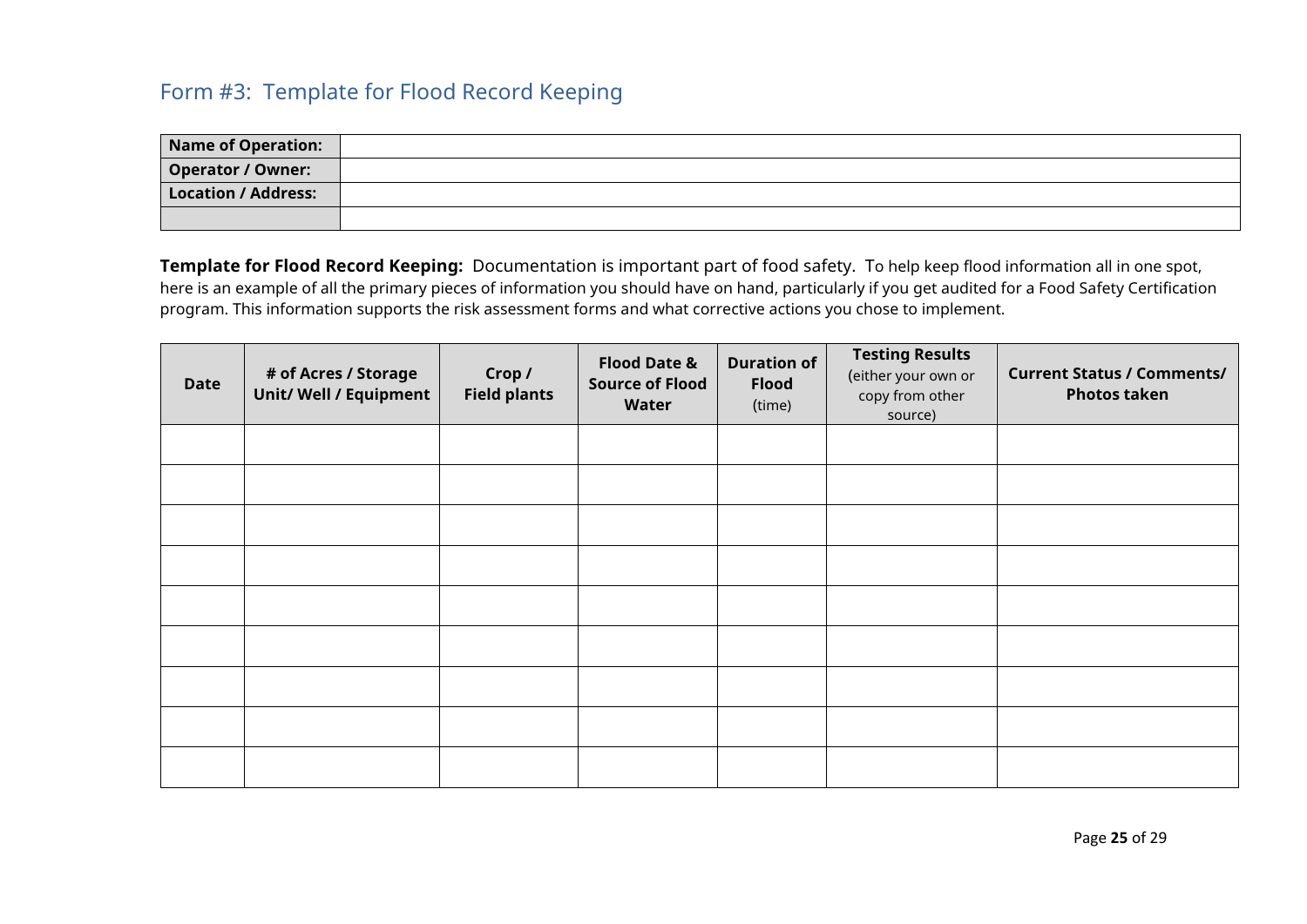## <span id="page-26-0"></span>Appendix for Risk Assessment: References

#### **1. Farmyard Assessment**

- 1.1. Health Canada Veterinary Drug use. (2018-05-07). [\(https://www.canada.ca/en/health-canada/services/drugs-health](https://www.canada.ca/en/health-canada/services/drugs-health-products/veterinary-drugs.html)[products/veterinary-drugs.html](https://www.canada.ca/en/health-canada/services/drugs-health-products/veterinary-drugs.html)
- 1.2. B.C Ministry of Environment. Information Notice: *Summary of General Composting Best Management Practices*. (2016 07). <https://www2.gov.bc.ca/assets/gov/environment/waste-management/organic-waste/compost-best-practice-info-notice.pdf>
- 1.3. CanadaGAP *Fruit and Vegetable Food Safety Program manual Ver 9.0*. (2021-07-30). https://www.canadagap.ca/uploads/297/version-9-0/14584/corrected-canadagap-fruit-and-vegetable-manual-9-0-2021-eng.pdf
- 1.4. B.C. Sewage Regulations (2021-12-31). [https://www.bclaws.gov.bc.ca/civix/document/id/complete/statreg/326\\_2004/](https://www.bclaws.gov.bc.ca/civix/document/id/complete/statreg/326_2004/)
- 1.5. B.C. Environmental Protection and Sustainability / Waste Management [https://www2.gov.bc.ca/gov/content/environment/waste](https://www2.gov.bc.ca/gov/content/environment/waste-management/sewage/onsite-sewage-systems/onsite-sewage-system-management)[management/sewage/onsite-sewage-systems/onsite-sewage-system-management](https://www2.gov.bc.ca/gov/content/environment/waste-management/sewage/onsite-sewage-systems/onsite-sewage-system-management)
- 1.6. Hanson, B.; Bond, C.; Buhl, K.; Stone, D. 2015. *Pesticide Half-life Fact Sheet*; National Pesticide Information Center, Oregon State University Extension Services.<http://npic.orst.edu/factsheets/half-life.html>
- 1.7. Health Canada Pesticide Label Search database[: https://pr-rp.hc-sc.gc.ca/ls-re/index-eng.php](https://pr-rp.hc-sc.gc.ca/ls-re/index-eng.php)
- 1.8. Canadian Center for Occupational Health & Safety (resource for developing a SOP for hazard clean-up methods): [https://www.ccohs.ca/oshanswers/hsprograms/hazard\\_control.html](https://www.ccohs.ca/oshanswers/hsprograms/hazard_control.html)
- 1.9. Petroleum Hydrocarbons.<https://www.lsrca.on.ca/Pages/Petroleum-Hydrocarbons.aspx>
- 1.10. M.GrifoniaI. RoselliniaP. AngelinibG. PetruzzelliaB .Pezzarossaa. (2020).*The effect of residual hydrocarbons in soil following oil spillages on the growth of Zea mays plants.* <https://www.sciencedirect.com/science/article/abs/pii/S0269749120318091>
- 1.11. Gkorezis P, Daghio M, Franzetti A, Van Hamme JD, Sillen W and Vangronsveld J. (2016). *The interaction between plants and bacteria in the remediation of petroleum hydrocarbons: An environmental perspective*. Front. Microbiol. 7: 1-27.
- 1.12. B.C. Provincial Health Authority HealthLink BC; *Clean-up Safety Precautions After a Flooding Disaster* ; (accessed 2022-January), <https://www.healthlinkbc.ca/clean-safety-precautions-after-flooding-disaster>

#### **2. Well Water and Irrigation Waters Assessment**

- 2.1. Environmental Public Health, Alberta Health Services. *What to do if your private water well has flooded*. (2021-02-18). <https://myhealth.alberta.ca/alberta/pages/What-do-i-do-if-my-private-water-well-has-flooded.aspx>
- 2.2. Manitoba *Well Aware*. (2017). [https://www.gov.mb.ca/sd/pubs/water/well\\_aware\\_en.pdf](https://www.gov.mb.ca/sd/pubs/water/well_aware_en.pdf)
- 2.3. B.C. Government News (accessed 2022-01); *Information on drinking-water wells in flooded areas of B.C.* <https://news.gov.bc.ca/releases/2021HLTH0205-002215>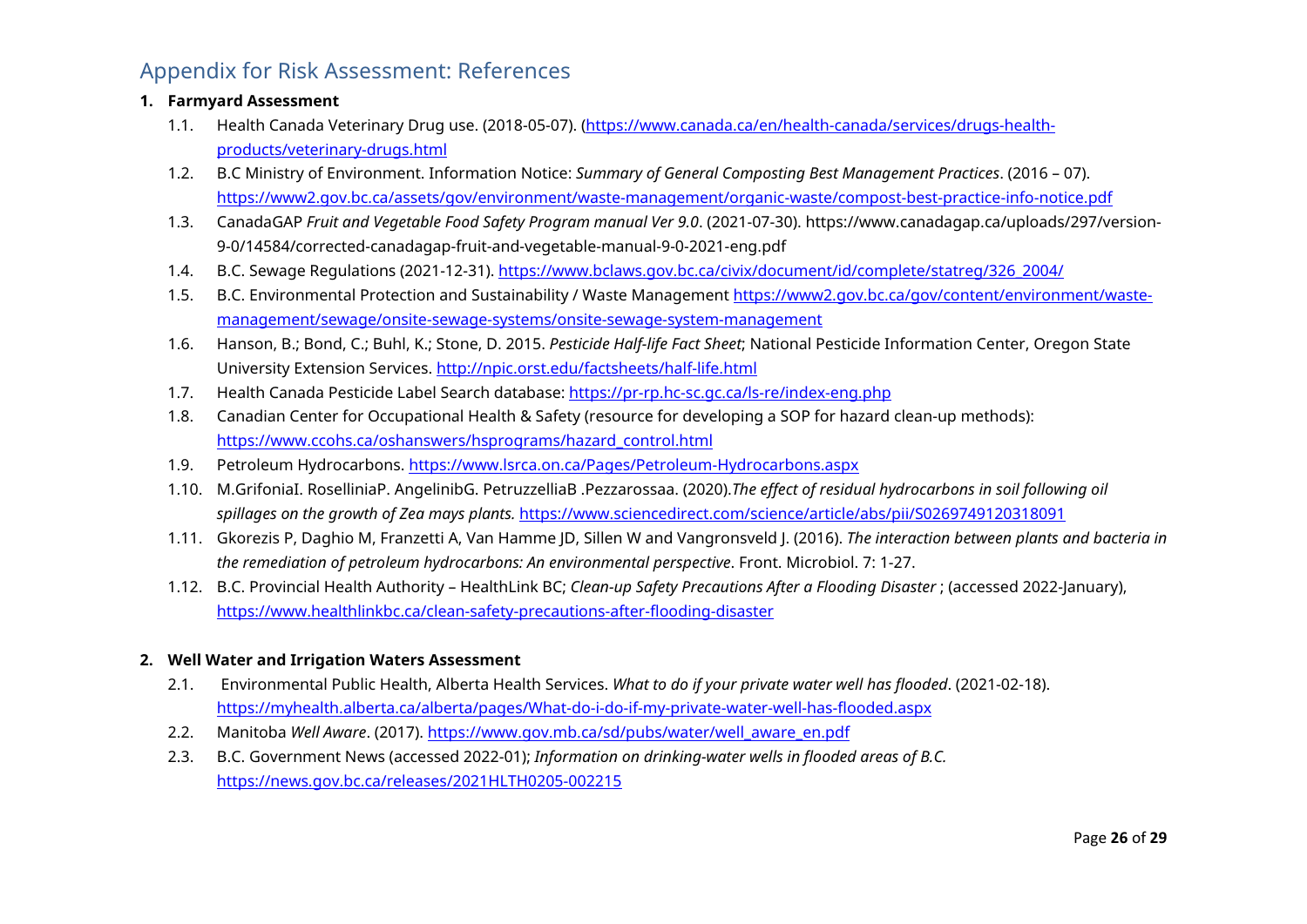- 2.4. B.C. Provincial Health Authority HealthLink BC *Well Water Testing* (accessed 2022-01). [https://www.healthlinkbc.ca/healthlinkbc](https://www.healthlinkbc.ca/healthlinkbc-files/well-water-testing)[files/well-water-testing](https://www.healthlinkbc.ca/healthlinkbc-files/well-water-testing)
- 2.5. B.C. Government B.C. Drinking Water Protection Regulations (Current 2021). [https://www.bclaws.gov.bc.ca/civix/document/id/complete/statreg/200\\_2003](https://www.bclaws.gov.bc.ca/civix/document/id/complete/statreg/200_2003)
- 2.6. Be Well Aware Ensure your well water is safe during and after emergencies. [https://www.canada.ca/en/health](https://www.canada.ca/en/health-canada/services/publications/healthy-living/water-talk-ensure-well-water-safe-during-after-emergencies.html)[canada/services/publications/healthy-living/water-talk-ensure-well-water-safe-during-after-emergencies.html](https://www.canada.ca/en/health-canada/services/publications/healthy-living/water-talk-ensure-well-water-safe-during-after-emergencies.html)
- 2.7. Health Canada. *Guidelines for Canadian Drinking Water Quality* (2017). [https://www.canada.ca/en/health](https://www.canada.ca/en/health-canada/services/environmental-workplace-health/reports-publications/water-quality/guidelines-canadian-drinking-water-quality-summary-table.html)[canada/services/environmental-workplace-health/reports-publications/water-quality/guidelines-canadian-drinking-water-quality](https://www.canada.ca/en/health-canada/services/environmental-workplace-health/reports-publications/water-quality/guidelines-canadian-drinking-water-quality-summary-table.html)[summary-table.html](https://www.canada.ca/en/health-canada/services/environmental-workplace-health/reports-publications/water-quality/guidelines-canadian-drinking-water-quality-summary-table.html)
- 2.8. CanadaGAP *Fruit and Vegetable Appendices* Ver 9.0. (2021-07-30),<https://www.canadagap.ca/manuals/downloads/>
- 2.9. BC Ministry of Agriculture, Foods and Fisheries Good Agricultural Practices website resources <https://www2.gov.bc.ca/gov/content/industry/agriculture-seafood/food-safety/good-agricultural-practices>
- 2.10. B.C. Ministry of Agriculture, Foods and Fisheries. *BC Good Agricultural Practices Guidelines. Water 4.1 Water Quality* (2021). <https://www2.gov.bc.ca/gov/content/industry/agriculture-seafood/food-safety/good-agricultural-practices/4-1-water-quality>

#### **3. Buildings and Equipment Assessment**

- 3.1. CFIA: *The Food Safety Enhancement Program approach to a preventive control plan (*2021). [https://inspection.canada.ca/preventive](https://inspection.canada.ca/preventive-controls/preventive-control-plans/the-food-safety-enhancement-program/eng/1525869691902/1525869759693#a635)[controls/preventive-control-plans/the-food-safety-enhancement-program/eng/1525869691902/1525869759693#a635](https://inspection.canada.ca/preventive-controls/preventive-control-plans/the-food-safety-enhancement-program/eng/1525869691902/1525869759693#a635)
- 3.2. Juliana De Oliveira MotaGeraldine BoueHerve PrevostAurelien MailletEmmanuel JaffresThomas MaignienNathalie ArnichMoez SanaaMichel FederighiWHO, 2015Zacharski, Southern, Ryan,&Adley, 20183M&CornellUniversity, 2019Zacharski et al., (2021). *Environmental monitoring program to support food microbiological safety and quality in food industries: A scoping review of the research and guidelines*. Food Control Journal Volume 130, December 2021, 108283<https://doi.org/10.1016/j.foodcont.2021.108283>
- 3.3. United Fresh Food Safety & Technology Council: *Guidance on Environmental Monitoring and Control of Listeria for the Fresh Produce Industry* (2013).

<https://www.centerforproducesafety.org/amass/documents/document/263/Listeria%20Guidance%20UFPA%202013.pdf>

- 3.4. CFIA. *National Farm-Level Biosecurity Planning Guide* (2013). [https://inspection.canada.ca/animal-health/terrestrial](https://inspection.canada.ca/animal-health/terrestrial-animals/biosecurity/standards-and-principles/proactive-management/eng/1374175296768/1374176128059?chap=0)[animals/biosecurity/standards-and-principles/proactive-management/eng/1374175296768/1374176128059?chap=0](https://inspection.canada.ca/animal-health/terrestrial-animals/biosecurity/standards-and-principles/proactive-management/eng/1374175296768/1374176128059?chap=0)
- 3.5. Manitoba Hydro. *Agricultural Biosecurity Standard Operating Procedures* (2017). <https://www.gov.mb.ca/sd/eal/registries/5433bipole/oct26-2016/sop-biosecurity.pdf>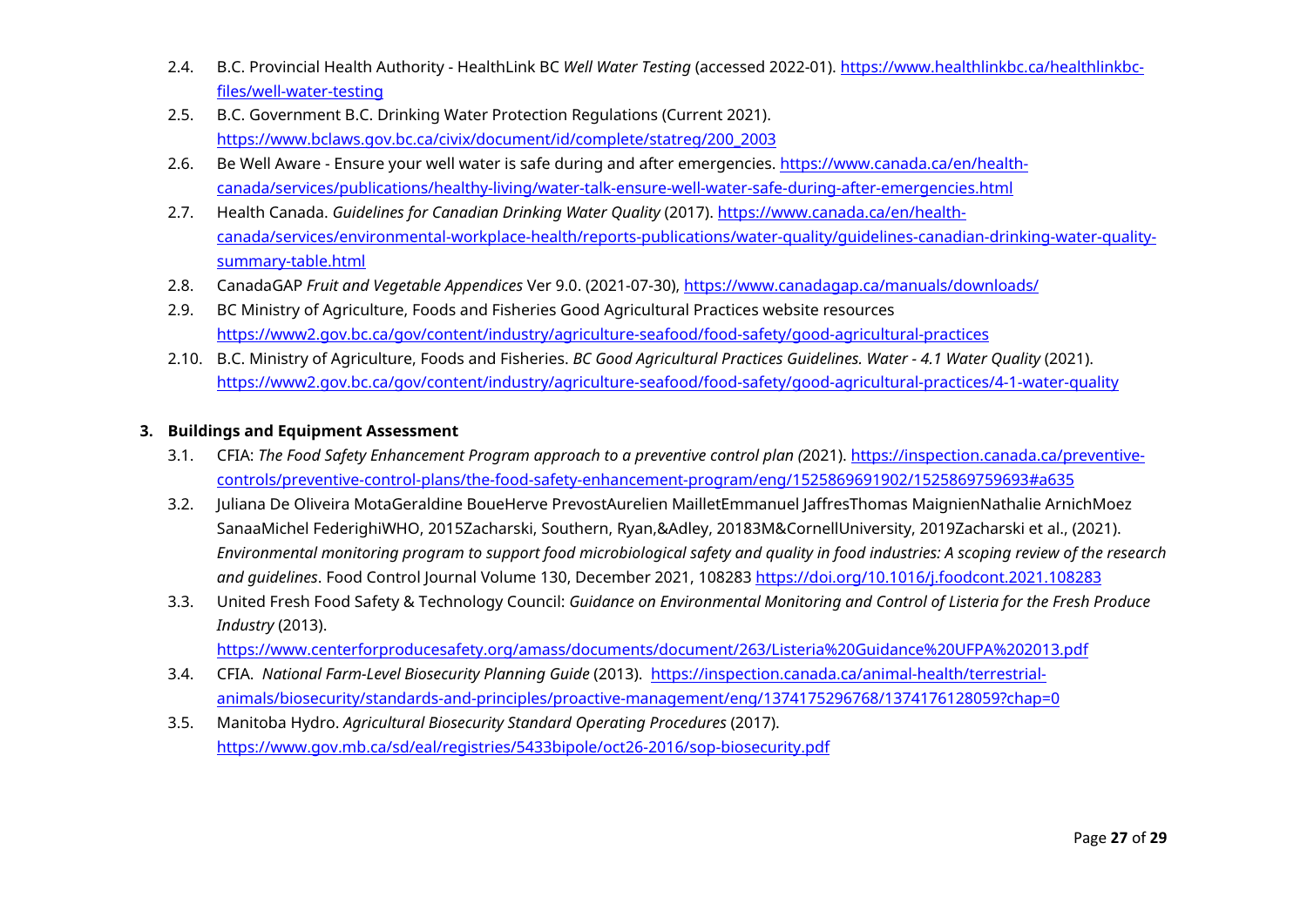3.6. B.C. Ministry of Environment (2008). *Guidebook for the Vehicle Dismantling and Recycling Industry Environmental Planning Regulation* [https://www2.gov.bc.ca/assets/gov/environment/waste-management/industrial-waste/industrial-waste/vehicles/guide-vehic](https://www2.gov.bc.ca/assets/gov/environment/waste-management/industrial-waste/industrial-waste/vehicles/guide-vehic-dismantling-recyc-ind-env-plan-reg.pdf)[dismantling-recyc-ind-env-plan-reg.pdf](https://www2.gov.bc.ca/assets/gov/environment/waste-management/industrial-waste/industrial-waste/vehicles/guide-vehic-dismantling-recyc-ind-env-plan-reg.pdf) 

#### **4. Field Condition Assessment**

- 4.1. University of Minnesota, *Impact of Flooding on Organic Food and Fields*. Riddle, Jim (Organic Outreach Coordinator), (accessed January 18, 2022); [https://www.iatp.org/sites/default/files/102\\_2\\_99846.pdf](https://www.iatp.org/sites/default/files/102_2_99846.pdf)
- 4.2. Note: Information is fact-based, however many of the links in this article do not work: USFDA *Guidance for Industry: Evaluating the Safety of Flood-affected Food Crops for Human Consumption* (October 2011) [https://www.fda.gov/regulatory-information/search-fda](https://www.fda.gov/regulatory-information/search-fda-guidance-documents/guidance-industry-evaluating-safety-flood-affected-food-crops-human-consumption#eval)[guidance-documents/guidance-industry-evaluating-safety-flood-affected-food-crops-human-consumption#eval](https://www.fda.gov/regulatory-information/search-fda-guidance-documents/guidance-industry-evaluating-safety-flood-affected-food-crops-human-consumption#eval)
- 4.3. Health Canada: *Microbial Guidelines for Ready-to-Eat Foods A Guide for the Conveyances Industry and Environmental Health Officers (EHO). (2013)* www.healthcanada.gc.ca/<http://www.hc-sc.gc.ca/hl-vs/travel-voyage/general/inspection-eng.php>
- 4.4. Ashley Kulhanek, MS, and Doug Doohan, PhD, Department of Horticulture and Crop Science, The Ohio State University; *Produce Safety and Flooded Fields* . (accessed 2022 -01), <https://ohioline.osu.edu/factsheet/anr-27>
- 4.5. CanadaGAP *Fruit and Vegetable Food Safety Program/Section 4: Compost* Ver 9.0. (2021-07-30). <https://www.canadagap.ca/uploads/297/version-9-0/14584/corrected-canadagap-fruit-and-vegetable-manual-9-0-2021-eng.pdf>
- 4.6. Dr. Ajay Nair. *Flooding in Vegetable Fields* (2019-05)<https://www.extension.iastate.edu/smallfarms/flooding-vegetable-fields>
- 4.7. Health Canada, Guidelines for Canadian Drinking Water Quality (2017). [https://www.canada.ca/en/health](https://www.canada.ca/en/health-canada/services/environmental-workplace-health/reports-publications/water-quality/guidelines-canadian-drinking-water-quality-summary-table.html)[canada/services/environmental-workplace-health/reports-publications/water-quality/guidelines-canadian-drinking-water-quality](https://www.canada.ca/en/health-canada/services/environmental-workplace-health/reports-publications/water-quality/guidelines-canadian-drinking-water-quality-summary-table.html)[summary-table.html](https://www.canada.ca/en/health-canada/services/environmental-workplace-health/reports-publications/water-quality/guidelines-canadian-drinking-water-quality-summary-table.html)
- 4.8. SSSA Soil Science Society of America, Soil Contaminates: Petroleum (accessed 2022 -01) [https://www.soils.org/about](https://www.soils.org/about-soils/contaminants/petroleum/)[soils/contaminants/petroleum/](https://www.soils.org/about-soils/contaminants/petroleum/)
- 4.9. Alexander, P. D., Alloway, B. J., and Dourado, A. M. 2006. *Genotypic variations in the accumulation of Cd, Cu, Pb and Zn exhibited by six commonly grown vegetables*. Environmental Pollution. 144:736-745.
- 4.10. PavlíÄi¿½ková, J., Zbíral, J., Smatanová, M., Habarta, P., Houserová, P., and KubáÅ^, V. 2006. Uptake of thallium from naturally*contaminated soils into vegetables.* Food Additives and Contaminants. 23:484-491.
- 4.11. Intawongse, M. and Dean, J. R. 2006. *Uptake of heavy metals by vegetable plants grown on contaminated soil and their bioavailability in the human gastrointestinal tract*. Food Additives and Contaminants. 23:36-48.
- 4.12. Canadian Food Inspection Agency. *Guidance on Specified Risk Material.* [https://inspection.canada.ca/food-safety-for-industry/food](https://inspection.canada.ca/food-safety-for-industry/food-specific-requirements-and-guidance/meat-products-and-food-animals/srm/eng/1369768468665/1369768518427)[specific-requirements-and-guidance/meat-products-and-food-animals/srm/eng/1369768468665/1369768518427](https://inspection.canada.ca/food-safety-for-industry/food-specific-requirements-and-guidance/meat-products-and-food-animals/srm/eng/1369768468665/1369768518427)